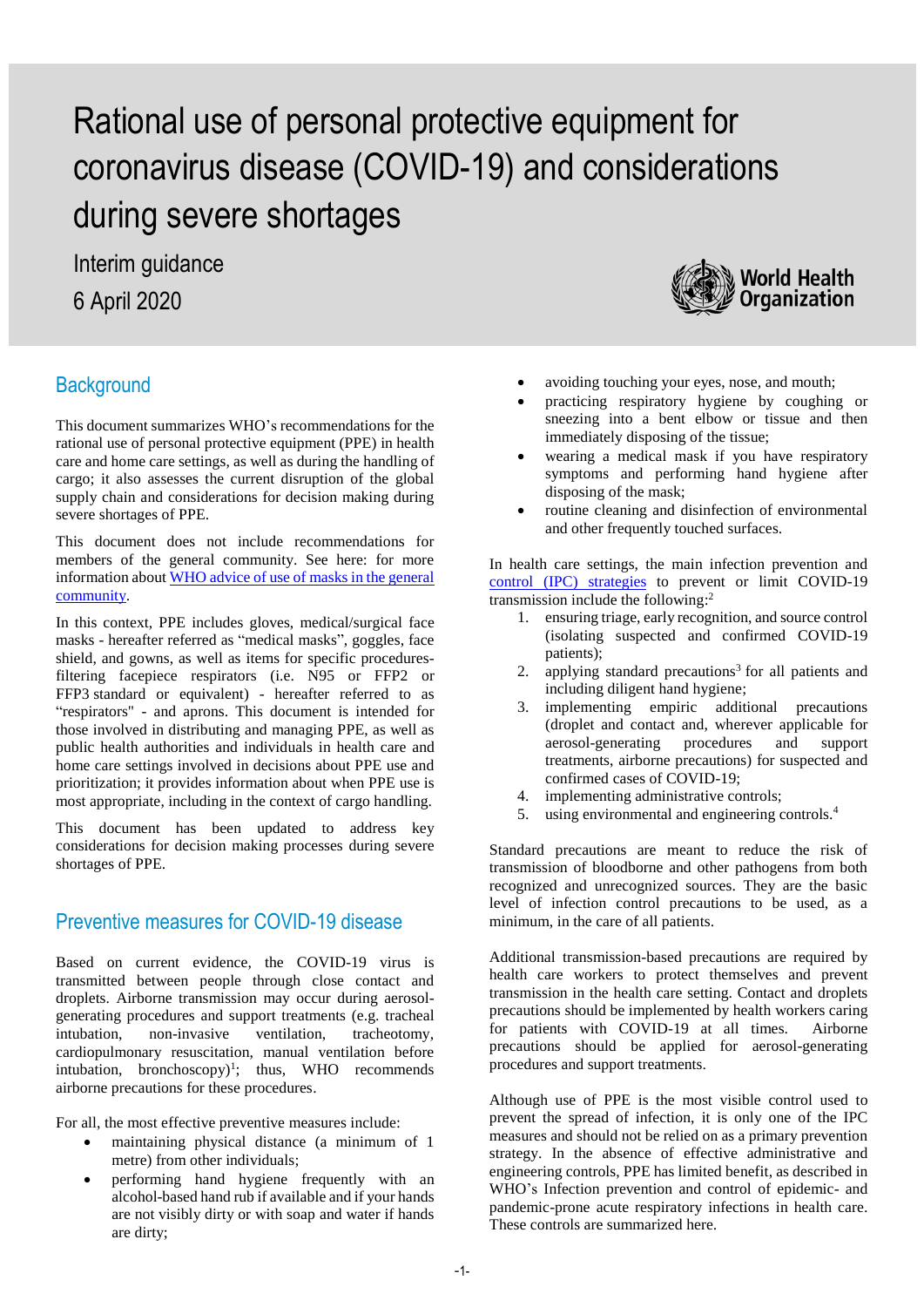- **Administrative controls** include ensuring resources for infection prevention and control (IPC measures, such as appropriate infrastructure, the development of clear IPC policies, facilitated access to laboratory testing, appropriate triage and placement of patients, including separate waiting areas/rooms dedicated to patients with respiratory symptoms, and adequate staff-to-patient ratios, and training of staff. In the case of COVID-19, consideration should be given, wherever possible, to establish differentiated care pathways that minimize mixing of known or suspected COVID-19 patients with other patients (e.g. through separate health facilities, wards, waiting, and triage areas).
- **Environmental and engineering controls** aim at reducing the spread of pathogens and the contamination of surfaces and inanimate objects. They include providing adequate space to allow social distance of at least 1 m to be maintained between patients and health care workers and ensuring the availability of well-ventilated isolation rooms for patients with suspected or confirmed COVID-19, as well as adequate environmental cleaning and disinfection. 4

Coveralls, double gloves, or head covers (hood) that cover the head and neck used in the context of filovirus disease outbreaks (e.g. Ebola virus) are not required when managing COVID-19 patients.

# Recommendations for optimizing the availability of PPE

The protection of our frontline health workers is paramount and PPE, including medical masks, respirators, gloves, gowns, and eye protection, must be prioritized for health care workers and others caring for COVID-19 patients.

In view of the global PPE shortage, strategies that can facilitate optimal PPE availability include minimizing the need for PPE in health care settings, ensuring rational and appropriate use of PPE, and coordinating PPE supply chain management mechanisms (Figure 1).

#### **Figure 1. Strategies to optimize the availability of personal protective equipment (PPE)**



#### **1. Minimize the need for PPE in health care settings**

The following interventions can minimize the use and need for PPE while ensuring that the protection health care workers and others from exposure to the COVID-19 virus in health care settings is not compromised.

- Wherever feasible, use telemedicine and telephone hotlines to initially evaluate suspected cases of COVID-19<sup>5</sup> , thus minimizing the need for these persons to go to health care facilities for evaluation.
- Use physical barriers to reduce exposure to the COVID-19 virus, such as glass or plastic windows. This approach can be implemented in areas of the health care setting where patients will first present, such as triage and screening areas, the registration desk at the emergency department, or at the pharmacy window where medication is collected.
- Postpone elective, non-urgent procedure, and hospitalizations, reduce frequency of visits for chronic patients, apply telemedicine and telephone solutions where possible so that health care workers, wards, and PPE can be redistributed to services in which COVID-19 patients receive care.
- Cohort confirmed COVID-19 patients without coinfection with other transmissible microorganisms in the same room in order to streamline the workflow and facilitate extended use of PPE (see below).
- Designate dedicated health care workers/teams only for COVID-19 patient care so that they can use PPE for longer periods of time (extended use of PPE), if necessary (see considerations section below for details).
- Restrict the number of health care workers from entering the rooms of COVID-19 patients if they are not involved in providing direct care. Streamline the workflow and reduce to a safe level care that requires face-to-face interaction between health worker and patient. To do so, consider bundling activities to minimize the number of times a room is entered (e.g. check vital signs during medication administration or have food delivered by health care workers while they are performing other care) and plan which activities will be performed at the bedside.
- Consider using specific PPE only if in direct close contact with the patient or when touching the environment (e.g. wearing a medical mask and face shield, not using gloves or gown over the scrub suit, if entering the patient's room only to ask questions or make visual checks).
- Visitors should not be allowed to visit confirmed or probable COVID-19 patients, but if strictly necessary, restrict the number of visitors and the time allowed; provide clear instructions about what PPE is required to be used during the visit, about [how to put on and remove PPE,](https://www.who.int/csr/resources/publications/putontakeoffPPE/en/) and perform hand hygiene to ensure that visitors avoid exposure.

#### **2. Ensure rational and appropriate use of PPE**

PPE should be used in combination with administrative and engineering controls. The indications for PPE should be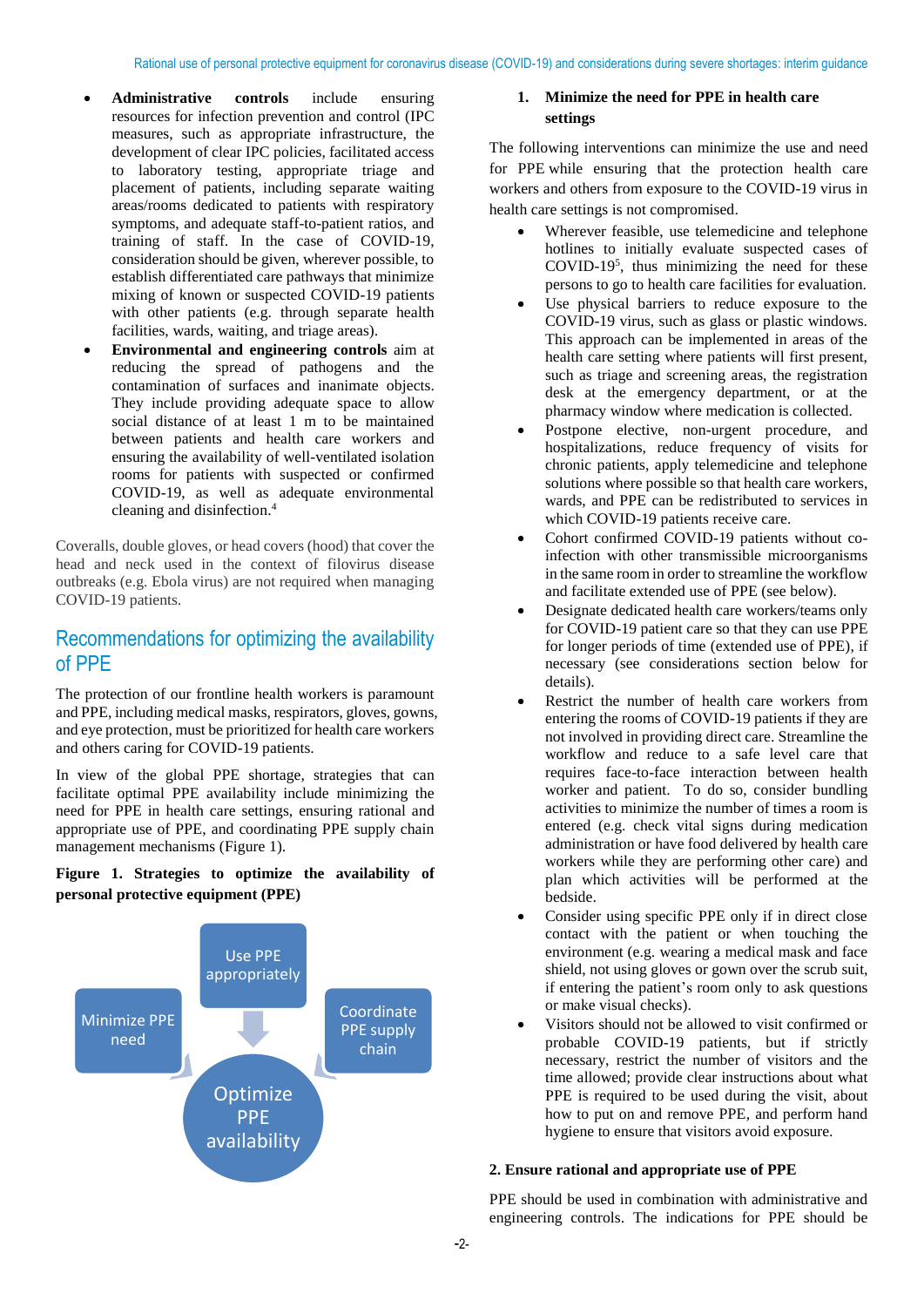based on the setting, target audience, risk of exposure (e.g. type of activity) and the transmission dynamics of the pathogen (e.g. contact, droplet, or aerosol). The overuse or misuse of PPE will have a further impact on supply shortages. Observing the following recommendations will ensure rational use of PPE:

- The type of PPE used when caring for COVID-19 patients will vary according to the setting, type of personnel, and activity (Table 1).
- Health care workers involved in the direct care of patients should use PPE according to indications (Table 1).
- Specifically, for aerosol-generating procedures and support treatments (tracheal intubation, noninvasive ventilation, tracheotomy, cardiopulmonary resuscitation, manual ventilation before intubation, and bronchoscopy) <sup>1</sup> health care workers should use respirators, eye protection, gloves and gowns; aprons should also be used if gowns are not fluidresistant. 4
- Among the general public, persons with symptoms suggestive of COVID-19 or those caring for COVID-19 patients at home should receive medical masks and instructions on their use. For additional information, see Home care for patients with COVID-19 presenting with mild symptoms and management of their contacts.<sup>6</sup>
- For additional information, see Advice on the use of masks in the community, during home care, and in health care settings in the context of COVID-19.<sup>7</sup>

#### **3. Coordinate PPE supply chain management mechanisms.**

The management of PPE should be coordinated through essential national and international supply chain management mechanisms that include but are not restricted to:

Using PPE forecasts based on rational quantification models to ensure the rationalization of requested supplies;

- Monitoring and controlling PPE requests from countries and large responders;
- Promoting a centralized request management approach to avoid duplication of stock and ensuring strict adherence to essential stock management rules to limit wastage, overstock, and stock ruptures;
- Monitoring the end-to-end distribution of PPE;
- Monitoring and controlling the distribution of PPE from medical facilities stores.

# Handling cargo from affected countries

An experimental study conducted in a laboratory evaluated the survival of the COVID-19 virus on different surfaces and reported that the virus can remain viable up to 72 hours on plastic and stainless steel, up to four hours on copper, and up to 24 hours on cardboard. <sup>8</sup> To date, there are no data to suggest that contact with goods or products shipped from countries affected by the COVID-19 outbreak have been the source of COVID-19 infection in humans. WHO will continue to closely monitor the evolution of the COVID-19 outbreak and will update recommendations as needed.

The rationalized use and distribution of PPE when handling cargo from and to countries affected by the COVID-19 outbreak includes the following recommendations:

- Wearing a mask of any type is not recommended when handling cargo from an affected country.
- Gloves are not required unless they are used for protection against mechanical hazards, such as when manipulating rough surfaces.
- Importantly, the use of gloves does not replace the need for appropriate hand hygiene, which should be performed frequently, as described above.
- When disinfecting supplies or pallets, no additional PPE is required beyond what is routinely recommended.
- Hand hygiene should be practiced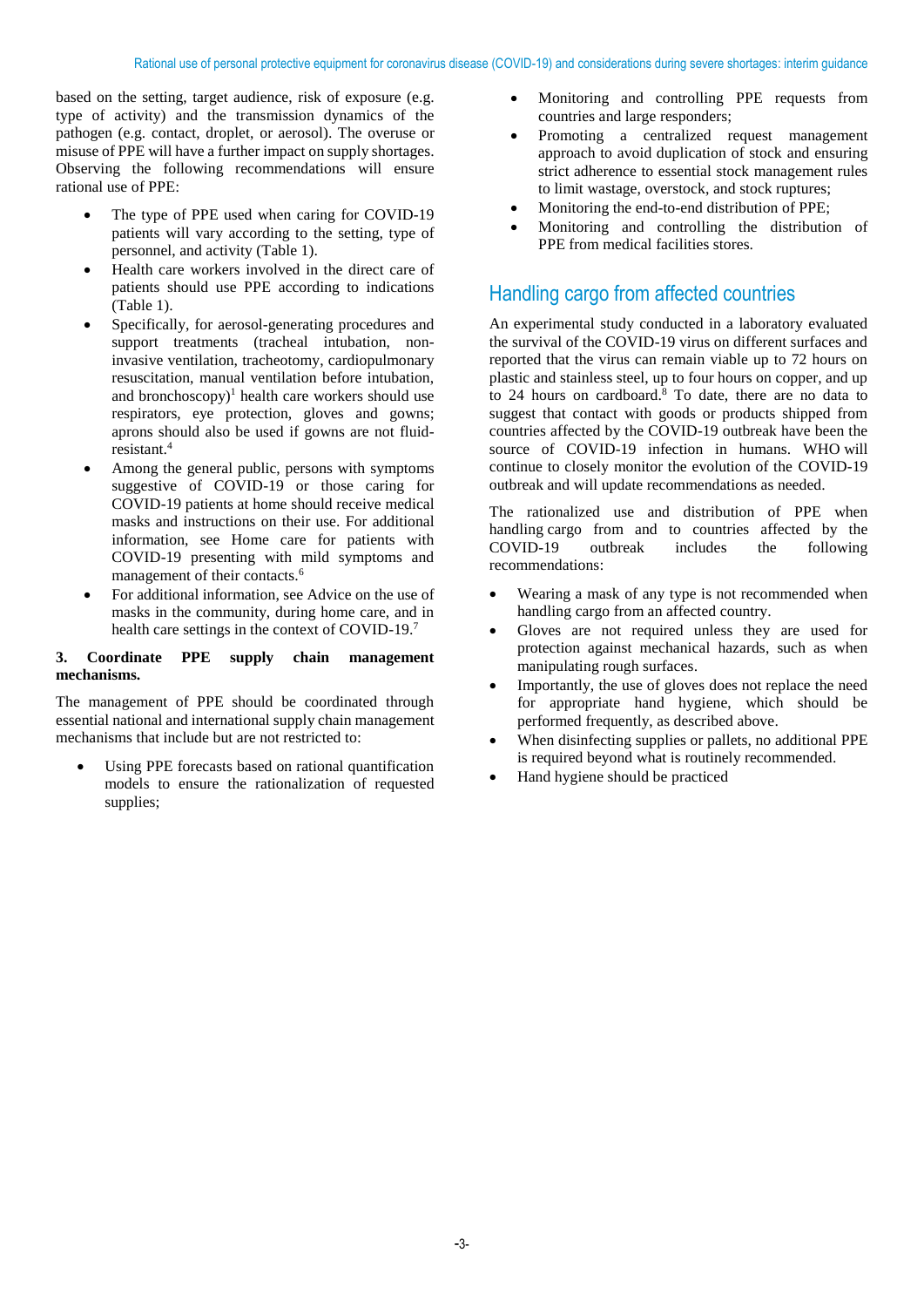#### **Table 1. Recommended PPE during the outbreak of COVID-19 outbreak, according to the setting, personnel, and type of activity<sup>a</sup>**

| <b>Setting</b>                                                                                                                     | Target personnel or<br>patients                        | <b>Activity</b>                                                                                                               | Type of PPE or procedure                                                                                                                                                                                                                                                                                                                                                                                                      |
|------------------------------------------------------------------------------------------------------------------------------------|--------------------------------------------------------|-------------------------------------------------------------------------------------------------------------------------------|-------------------------------------------------------------------------------------------------------------------------------------------------------------------------------------------------------------------------------------------------------------------------------------------------------------------------------------------------------------------------------------------------------------------------------|
| Health care facilities                                                                                                             |                                                        |                                                                                                                               |                                                                                                                                                                                                                                                                                                                                                                                                                               |
| Inpatient facilities                                                                                                               |                                                        |                                                                                                                               |                                                                                                                                                                                                                                                                                                                                                                                                                               |
| Screeningi<br>Clinical triage for<br>prioritization of care<br>according to severity<br>(e.g. Manchester<br>classification) should | Health care workers                                    | Preliminary screening not involving<br>direct contact <sup>c.</sup>                                                           | Maintain physical distance of at least 1<br>$\bullet$<br>metre.<br>Ideally, build glass/plastic screens to<br>$\bullet$<br>create a barrier between health care<br>workers and patients<br>No PPE required.<br>$\bullet$<br>When physical distance is not feasible<br>$\bullet$<br>and yet no patient contact, use mask and<br>eye protection.                                                                                |
| be performed in<br>separate area for<br>individuals with<br>symptoms and signs                                                     | Patients with<br>symptoms suggestive<br>of COVID-19    | Any                                                                                                                           | Maintain physical distance of at least 1<br>$\bullet$<br>metre.<br>Provide medical mask if tolerated by<br>$\bullet$<br>patient.<br>Immediately move the patient to an<br>$\bullet$<br>isolation room or separate area away from<br>others; if this is not feasible, ensure<br>spatial distance of at least 1 metre from<br>other patients.<br>Perform hand hygiene and have the<br>$\bullet$<br>patient perform hand hygiene |
|                                                                                                                                    | Patients without<br>symptoms suggestive<br>of COVID-19 | Any                                                                                                                           | No PPE required<br>$\bullet$<br>Perform hand hygiene and have the<br>$\bullet$<br>patient perform hand hygiene                                                                                                                                                                                                                                                                                                                |
| Patient room/ward                                                                                                                  | Health care workers                                    | Providing direct care to COVID-19<br>patients, in the absence of aerosol-<br>generating procedures                            | Medical mask<br>$\bullet$<br>Gown<br>$\bullet$<br>Gloves<br>$\bullet$<br>Eye protection (goggles or face shield)<br>$\bullet$<br>Perform hand hygiene<br>$\bullet$                                                                                                                                                                                                                                                            |
|                                                                                                                                    | Health care workers                                    | Providing direct care to COVID-19<br>patients in settings where aerosol-<br>generating procedures are frequently in<br>placei | Respirator N95 or FFP2 or FFP3<br>$\bullet$<br>standard, or equivalent.<br>Gown<br>$\bullet$<br>Gloves<br>$\bullet$<br>Eye protection<br>Apron<br>Perform hand hygiene                                                                                                                                                                                                                                                        |
|                                                                                                                                    | Cleaners                                               | Entering the room of COVID-19<br>patients                                                                                     | Medical mask<br>$\bullet$<br>Gown<br>$\bullet$<br>Heavy-duty gloves<br>$\bullet$<br>Eye protection (if risk of splash from<br>$\bullet$<br>organic material or chemicals is<br>anticipated)<br>Closed work shoes<br>Perform hand hygiene<br>$\bullet$                                                                                                                                                                         |
|                                                                                                                                    | Visitorsb                                              | Entering the room of a COVID-19<br>patient                                                                                    | Maintain physical distance of at least 1<br>$\bullet$<br>metre<br>Medical mask<br>$\bullet$<br>Gown<br>$\bullet$<br>Gloves<br>Perform hand hygiene                                                                                                                                                                                                                                                                            |

**<sup>.</sup>** <sup>i</sup> The screening procedure refers to prompt identification of patients with signs and symptoms of COVID-19.

ii AGP: tracheal intubation, non-invasive ventilation, tracheotomy, cardiopulmonary resuscitation, manual ventilation before intubation, bronchoscopy.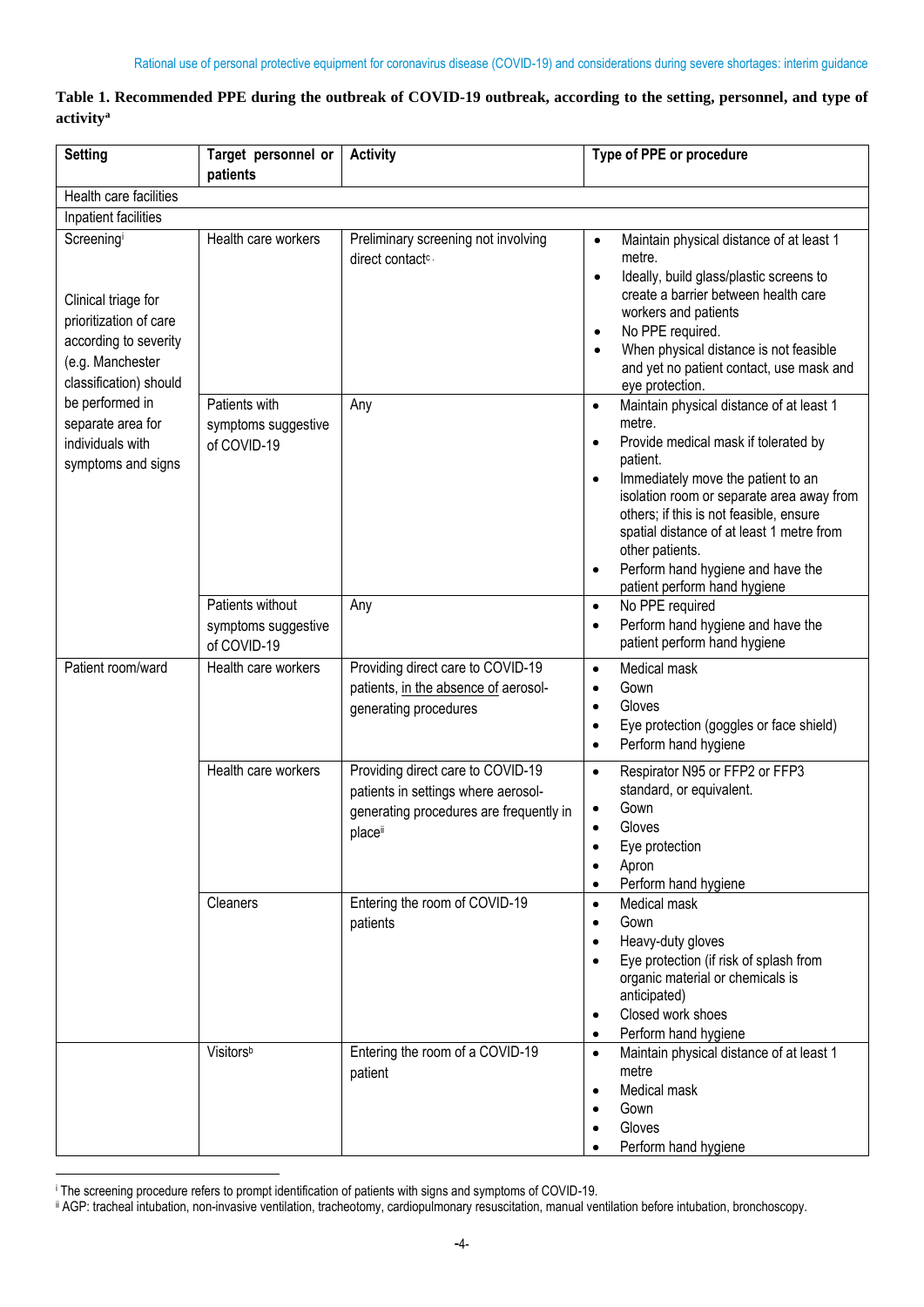| Areas of transit where<br>patients are not<br>allowed (e.g.<br>cafeteria, corridors) | All staff, including<br>health care workers. | Any activity that does not involve<br>contact with COVID-19 patients                                                                                                                                                                                                                                                                                                                             | Maintain physical distance of at least 1<br>$\bullet$<br>metre<br>No PPE required<br>٠<br>Perform hand hygiene                             |
|--------------------------------------------------------------------------------------|----------------------------------------------|--------------------------------------------------------------------------------------------------------------------------------------------------------------------------------------------------------------------------------------------------------------------------------------------------------------------------------------------------------------------------------------------------|--------------------------------------------------------------------------------------------------------------------------------------------|
| Laboratory                                                                           | Lab technician                               | Manipulation of respiratory samples<br>Specimen handling for molecular<br>testing would require BSL-2 or<br>equivalent facilities.<br>Handling and processing of specimens<br>from cases with suspected or confirmed<br>COVID-19 infection that are intended<br>for additional laboratory tests, such as<br>haematology or blood gas analysis,<br>should apply standard precautions <sup>9</sup> | Maintain physical distance of at least 1<br>$\bullet$<br>metre<br>Medical mask<br>Eye protection<br>Gown<br>Gloves<br>Perform hand hygiene |
| Administrative areas                                                                 | All staff, including<br>health care workers. | Administrative tasks that do not involve<br>contact with COVID-19 patients.                                                                                                                                                                                                                                                                                                                      | Maintain physical distance of at least 1<br>$\bullet$<br>metre<br>No PPE required<br>$\bullet$<br>Perform hand hygiene                     |

| <b>Outpatient facilities</b> |                                                        |                                                                                |                                                                                                                                                                                                                                                                                                                                                           |
|------------------------------|--------------------------------------------------------|--------------------------------------------------------------------------------|-----------------------------------------------------------------------------------------------------------------------------------------------------------------------------------------------------------------------------------------------------------------------------------------------------------------------------------------------------------|
| Screening/triage             | Health care workers                                    | Preliminary screening not involving<br>direct contact <sup>c.</sup>            | Maintain physical distance of at least 1<br>$\bullet$<br>metre.<br>Ideally, build a glass/plastic screen to<br>$\bullet$<br>create a barrier between health care<br>workers and patients<br>No PPE required<br>When physical distance is not feasible<br>and yet no patient contact, use mask and<br>eye protection.<br>Perform hand hygiene<br>$\bullet$ |
|                              | Patients with<br>symptoms suggestive<br>of COVID-19    | Any                                                                            | Maintain spatial distance of at least 1<br>$\bullet$<br>metre.<br>Provide medical mask if tolerated.<br>$\bullet$<br>Perform hand hygiene<br>$\bullet$                                                                                                                                                                                                    |
|                              | Patients without<br>symptoms suggestive<br>of COVID-19 | Any                                                                            | No PPE required<br>$\bullet$<br>Perform hand hygiene                                                                                                                                                                                                                                                                                                      |
| Waiting room                 | Patients with<br>symptoms suggestive<br>of COVID-19    | Any                                                                            | Provide medical mask if tolerated.<br>$\bullet$<br>Immediately move the patient to an<br>$\bullet$<br>isolation room or separate area away from<br>others; if this is not feasible, ensure<br>spatial distance of at least 1 metre from<br>other patients.<br>Have the patient perform hand hygiene                                                       |
|                              | without<br>Patients<br>respiratory symptoms            | Any                                                                            | No PPE required<br>$\bullet$<br>Have the patient perform hand hygiene<br>$\bullet$                                                                                                                                                                                                                                                                        |
| Consultation room            | Health care workers                                    | Physical examination of patient with<br>symptoms suggestive of COVID-19        | Medical mask<br>$\bullet$<br>Gown<br>$\bullet$<br>Gloves<br>$\bullet$<br>Eye protection<br>$\bullet$<br>Perform hand hygiene<br>$\bullet$                                                                                                                                                                                                                 |
|                              | Health care workers                                    | Physical examination of patients<br>without symptoms suggestive of<br>COVID-19 | PPE according to standard precautions<br>$\bullet$<br>and risk assessment.<br>Perform hand hygiene<br>$\bullet$                                                                                                                                                                                                                                           |
|                              | Patients with<br>symptoms suggestive<br>of COVID-19    | Any                                                                            | Provide medical mask if tolerated.<br>$\bullet$<br>Hand hygiene and respiratory etiquette<br>$\bullet$                                                                                                                                                                                                                                                    |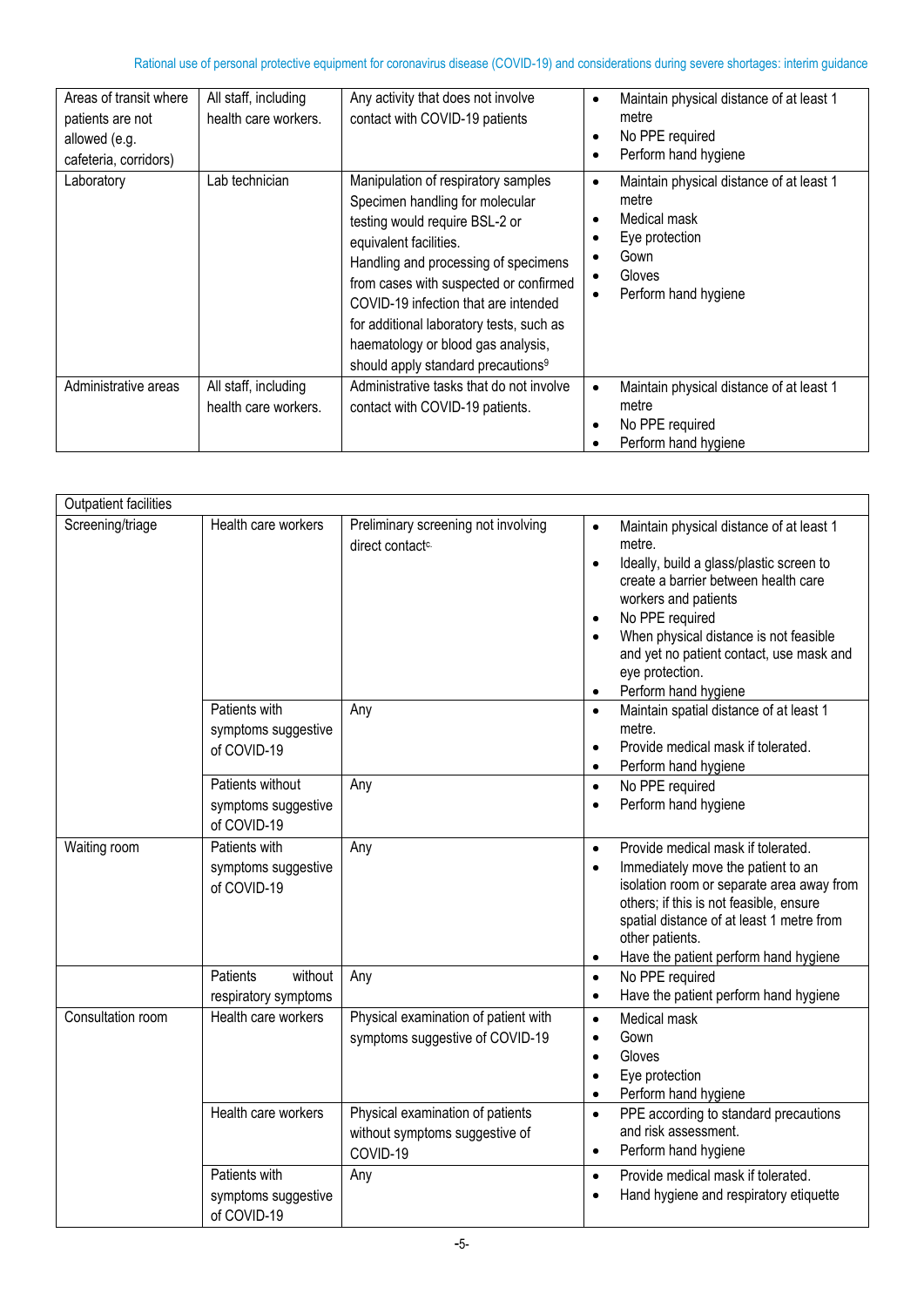|                                | Patients without                                                     | Any                                                                                                                                         | No PPE required<br>$\bullet$                                                                                                                                                                                                                                                                                                                                        |
|--------------------------------|----------------------------------------------------------------------|---------------------------------------------------------------------------------------------------------------------------------------------|---------------------------------------------------------------------------------------------------------------------------------------------------------------------------------------------------------------------------------------------------------------------------------------------------------------------------------------------------------------------|
|                                | symptoms suggestive                                                  |                                                                                                                                             | Have the patient perform hand hygiene<br>$\bullet$                                                                                                                                                                                                                                                                                                                  |
|                                | of COVID-19                                                          |                                                                                                                                             |                                                                                                                                                                                                                                                                                                                                                                     |
|                                | Cleaners                                                             | After and between consultations with<br>patients with respiratory symptoms.                                                                 | Medical mask<br>$\bullet$<br>Gown<br>$\bullet$<br>Heavy-duty gloves<br>$\bullet$<br>Eye protection (if risk of splash from<br>organic material or chemicals).<br>Closed work shoes<br>Perform hand hygiene                                                                                                                                                          |
| Administrative areas           | All staff, including<br>health care workers                          | Administrative tasks                                                                                                                        | Maintain physical distance of at least 1<br>$\bullet$<br>metre between staff<br>No PPE required<br>$\bullet$<br>Perform hand hygiene                                                                                                                                                                                                                                |
| Home care                      |                                                                      |                                                                                                                                             |                                                                                                                                                                                                                                                                                                                                                                     |
| Home                           | Patients with<br>symptoms suggestive<br>of COVID-19                  | Any                                                                                                                                         | Maintain physical distance of at least 1<br>$\bullet$<br>metre.<br>Provide medical mask if tolerated, except<br>$\bullet$<br>when sleeping.<br>Hand and respiratory hygiene<br>$\bullet$                                                                                                                                                                            |
|                                | Caregiver                                                            | Entering the patient's room, but not<br>providing direct care or assistance                                                                 | Maintain physical distance of at least 1<br>$\bullet$<br>metre<br>Medical mask<br>$\bullet$<br>Perform hand hygiene<br>$\bullet$                                                                                                                                                                                                                                    |
|                                | Caregiver                                                            | Providing direct care or when handling<br>stool, urine, or waste from COVID-19<br>patient being cared for at home                           | Gloves<br>$\bullet$<br>Medical mask<br>$\bullet$<br>Apron (if risk of splash is anticipated)<br>$\bullet$<br>Perform hand hygiene<br>$\bullet$                                                                                                                                                                                                                      |
|                                | Health care workers                                                  | Providing direct care or assistance to a<br>COVID-19 patient at home                                                                        | Medical mask<br>$\bullet$<br>Gown<br>$\bullet$<br>Gloves<br>Eye protection                                                                                                                                                                                                                                                                                          |
|                                | Points of entry at airports, ports and ground crossing as applicable |                                                                                                                                             |                                                                                                                                                                                                                                                                                                                                                                     |
| Administrative areas           | All staff                                                            | Any                                                                                                                                         | No PPE required<br>$\bullet$                                                                                                                                                                                                                                                                                                                                        |
| Screening area                 | Staff                                                                | First screening (temperature<br>measurement) not involving direct<br>contact <sup>c.</sup>                                                  | Maintain physical distance of at least 1<br>$\bullet$<br>metre.<br>Ideally, build a glass/plastic screen to<br>$\bullet$<br>create a barrier between health care<br>workers and patients<br>No PPE required<br>$\bullet$<br>When physical distance is not feasible,<br>yet no patient contact, use mask and eye<br>protection.<br>Perform hand hygiene<br>$\bullet$ |
|                                | Staff                                                                | Second screening (i.e. interviewing<br>passengers with fever for clinical<br>symptoms suggestive of COVID-19<br>disease and travel history) | Maintain physical distance of at least 1<br>$\bullet$<br>metre.<br>Medical mask<br>$\bullet$<br>Gloves<br>$\bullet$<br>Perform hand hygiene<br>$\bullet$                                                                                                                                                                                                            |
|                                | Cleaners                                                             | Cleaning the area where passengers with<br>fever are being screened                                                                         | Medical mask<br>$\bullet$<br>Gown<br>$\bullet$<br>Heavy duty gloves<br>$\bullet$<br>Eye protection (if risk of splash from<br>$\bullet$<br>organic material or chemicals).<br>Boots or closed work shoes<br>$\bullet$<br>Perform hand hygiene<br>$\bullet$                                                                                                          |
| isolation<br>Temporary<br>area | Staff                                                                | the isolation area,<br>Entering<br>but not<br>providing direct assistance                                                                   | Maintain physical distance of at least 1<br>$\bullet$<br>metre.<br>Medical mask<br>$\bullet$                                                                                                                                                                                                                                                                        |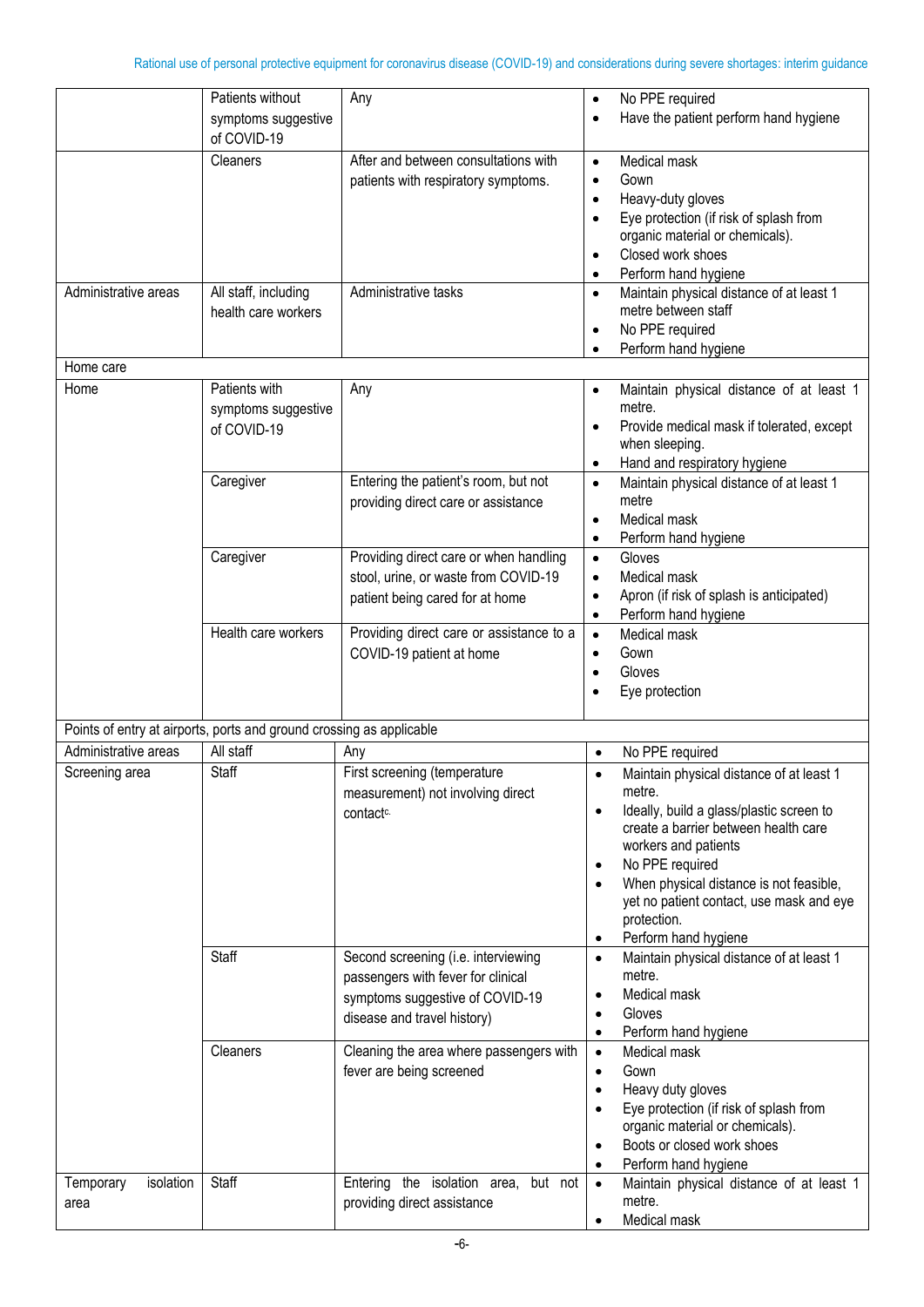|                       |                     |                                               | Gloves<br>$\bullet$                                             |
|-----------------------|---------------------|-----------------------------------------------|-----------------------------------------------------------------|
|                       | Staff, health care  | Assisting or caring for passenger being       | Medical mask<br>$\bullet$                                       |
|                       | workers             | transported to a health care facility as a    | Gown<br>$\bullet$                                               |
|                       |                     | suspected COVID-19 cases                      | Gloves<br>$\bullet$                                             |
|                       |                     |                                               | Eye protection<br>$\bullet$                                     |
|                       |                     |                                               | Perform hand hygiene<br>$\bullet$                               |
|                       | Cleaners            | Cleaning isolation area                       | Maintain physical distance of at least 1<br>$\bullet$<br>metre. |
|                       |                     |                                               | Medical mask<br>$\bullet$                                       |
|                       |                     |                                               | Gown<br>$\bullet$                                               |
|                       |                     |                                               | Heavy duty gloves                                               |
|                       |                     |                                               | Eye protection (if risk of splash from                          |
|                       |                     |                                               | organic material or chemicals).                                 |
|                       |                     |                                               | Closed work shoes<br>$\bullet$                                  |
|                       |                     |                                               | Perform hand hygiene                                            |
| Ambulance or transfer | Health care workers | COVID-19<br>Transporting<br>suspected         | Medical mask<br>$\bullet$                                       |
| vehicle               |                     | patients to the referral health care facility | Gowns                                                           |
|                       |                     |                                               | Gloves<br>$\bullet$                                             |
|                       |                     |                                               | Eye protection<br>$\bullet$                                     |
|                       |                     |                                               | Perform hand hygiene<br>$\bullet$                               |
|                       | <b>Driver</b>       | Involved only in driving the patient with     | Maintain physical distance of at least 1<br>$\bullet$           |
|                       |                     | suspected COVID-19 disease and the            | metre.                                                          |
|                       |                     | driver's compartment is separated from        | No PPE required<br>$\bullet$                                    |
|                       |                     | the COVID-19 patient                          | Perform hand hygiene<br>٠                                       |
|                       |                     | Assisting with loading or unloading patient   | Medical mask<br>$\bullet$                                       |
|                       |                     |                                               |                                                                 |
|                       |                     | with suspected COVID-19                       | Gowns<br>$\bullet$                                              |
|                       |                     |                                               | Gloves                                                          |
|                       |                     |                                               | Eye protection                                                  |
|                       |                     |                                               | Perform hand hygiene                                            |
|                       |                     | No direct contact with patient with           | Medical mask<br>$\bullet$                                       |
|                       |                     | suspected COVID-19, but no separation         | Perform hand hygiene<br>$\bullet$                               |
|                       |                     | between<br>driver's<br>patient's<br>and       |                                                                 |
|                       |                     | compartments                                  |                                                                 |
|                       | Patient<br>with     | Transport to the referral health care         | Medical mask if tolerated<br>$\bullet$                          |
|                       | suspected<br>COVID- | facility.                                     | Have the patient perform hand hygiene                           |
|                       | 19                  |                                               |                                                                 |
|                       | Cleaners            | Cleaning after and between transport of       | Medical mask<br>$\bullet$                                       |
|                       |                     | patients with suspected COVID-19 to the       | Gown<br>$\bullet$                                               |
|                       |                     | referral health care facility.                | Heavy duty gloves<br>$\bullet$                                  |
|                       |                     |                                               | Eye protection (if risk of splash from<br>$\bullet$             |
|                       |                     |                                               | organic material or chemicals).                                 |
|                       |                     |                                               | Boots or closed work shoes                                      |
|                       |                     |                                               | Perform hand hygiene                                            |

|          | Special considerations for rapid-response teams assisting with public health investigations <sup>d</sup> |        |                                      |           |                                                      |
|----------|----------------------------------------------------------------------------------------------------------|--------|--------------------------------------|-----------|------------------------------------------------------|
| Anywhere | Rapid-response                                                                                           | team I | Remote interview of suspected or     | $\bullet$ | No PPE if done remotely (e.g. by                     |
|          | investigators                                                                                            |        | confirmed COVID-19 patients or their |           | telephone or video conference).                      |
|          |                                                                                                          |        | contacts.                            | ٠         | Remote interview is the<br>preferred<br>method.      |
|          |                                                                                                          |        | In-person interview of suspected or  | $\bullet$ | Medical mask                                         |
|          |                                                                                                          |        | confirmed COVID-19 patients or       | $\bullet$ | Maintain physical distance of at least 1             |
|          |                                                                                                          |        | contacts without direct contact      |           | metre.                                               |
|          |                                                                                                          |        |                                      |           | should<br>interview<br>be conducted<br>The           |
|          |                                                                                                          |        |                                      |           | outside the house or outdoors, and                   |
|          |                                                                                                          |        |                                      |           | confirmed or suspected COVID-19                      |
|          |                                                                                                          |        |                                      |           | patients should wear a medical mask if<br>tolerated. |
|          |                                                                                                          |        |                                      |           |                                                      |
|          |                                                                                                          |        |                                      |           | Perform hand hygiene                                 |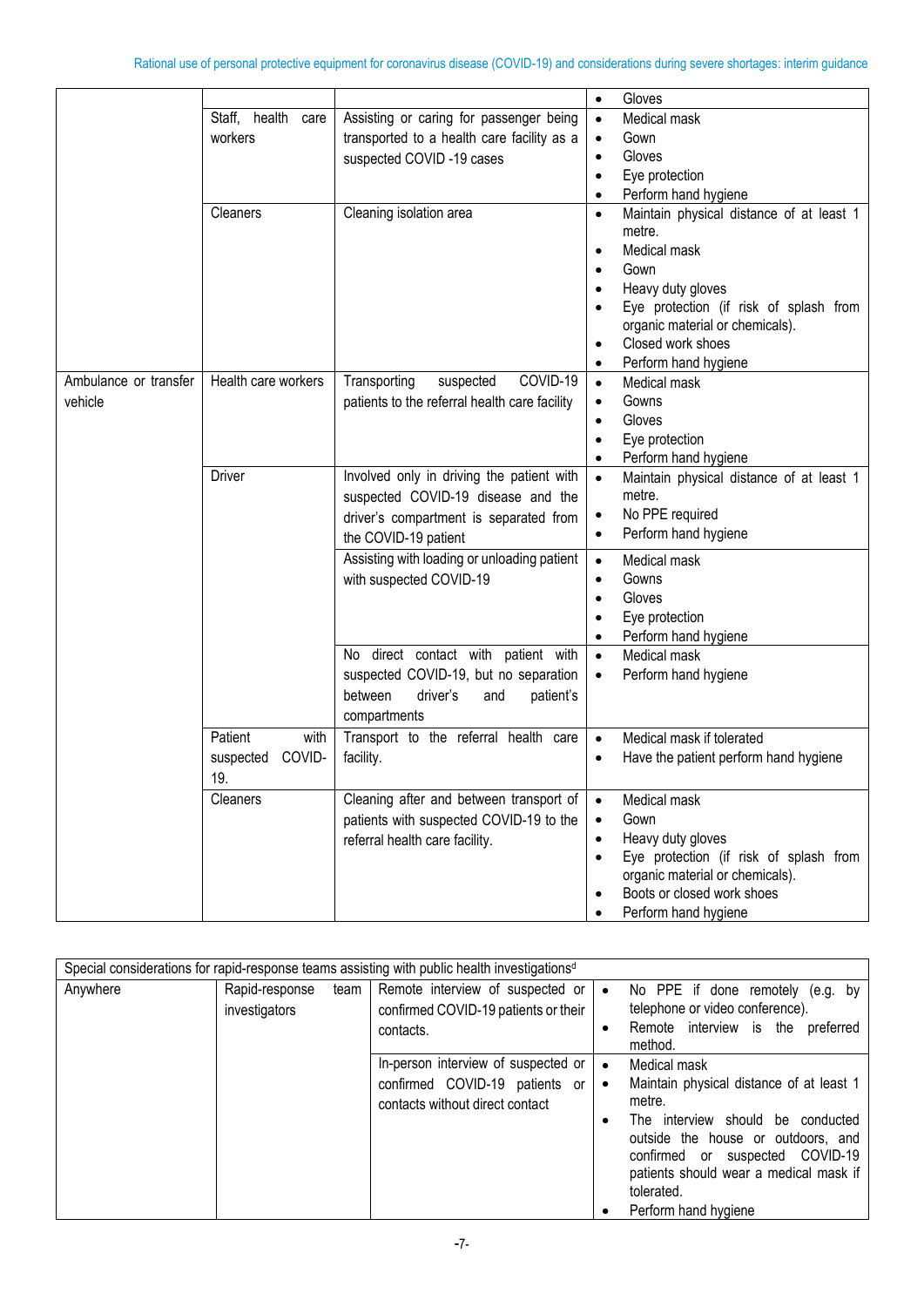a In addition to using the appropriate PPE, frequent hand hygiene and respiratory etiquette should always be performed. PPE should be discarded in an appropriate waste container after use according to local guidance, and hand hygiene should be performed before putting on and after taking off PPE.

<sup>b</sup> the number of visitors should be restricted. If visitors must enter a COVID-19 patient's room, they should be provided with clear instructions about how to put on and remove PPE and about performing hand hygiene before putting on and after removing PPE; this should be supervised by a health care worker.

<sup>c</sup> This category includes the use of no-touch thermometers, thermal imaging cameras, and limited observation and questioning, all while maintaining a spatial distance of at least 1 m.

<sup>d</sup>All rapid-response team members must be trained in performing hand hygiene and how to put on and remove PPE to avoid -self-contamination.

For PPE specifications, refer to WHO's disease commodity package.

## Disruptions in the global supply chain of PPE

The current global stockpile of PPE is insufficient, particularly for medical masks and respirators, and the supply of gowns, goggles, and face shields is now insufficient to satisfy the global demand. Surging global demand—d riven not only by the number of COVID-19 cases but also by misinformation, panic buying, and stockpiling—has resulted in further shortages of PPE globally. The capacity to expand PPE production is limited, and the current demand for respirators and masks cannot be met, especially if widespread inappropriate use of PPE continues.

However, with manufacturing companies in some of the main exporting countries restarting their production, and an established global coordination mechanism that WHO anticipates will contribute to addressing the global shortage. Dedicated assistance and international solidarity mechanisms are required to meet the needs of the most vulnerable countries, which may face affordability issues in a context of rising prices determined by an unprecedented surge in demand, coupled with supply and distribution disruptions.

Members States and large responders can forecast their supply needs using the [Essential Supplies forecasting tool.](https://www.who.int/emergencies/diseases/novel-coronavirus-2019/technical-guidance/covid-19-critical-items)

# Considerations for decision making processes during severe shortages of PPE

In the context of severe PPE shortages despite application of the above-mentioned strategies, it is crucial to ensure a "whole of society" response and to protect frontline health care workers. This includes advocating for the urgent increased production of PPE, including, if needed, through advance market commitments, public-sector mandated scale up of production by the private sector, pursuing donation options, international solidarity through financial support of PPE purchase and distribution for the needs of the most vulnerable countries, and engaging with the general public to prevent irrational use of PPE at community level, among other strategies.

Any alternative approach to find temporary solutions to mitigate critical shortages of PPE should be based on scientific evidence, the principles of safe care delivery and health care safety, workload minimization for health care workers, and avoiding a false sense of security.

Based on current evidence, in consultation with international experts and other agencies in the field of IPC, WHO carefully considered **last-resort temporary measures** in crisis situations to be adopted **only** where there might be serious shortages of PPE or in areas where PPE may not be available.

**WHO stresses that these temporary measures should be avoided as much as possible when caring for severe or critically ill COVID-19 patients, and for patients with known co-infections of multi-drug resistant or other organisms transmitted by contact (e.g. Klebsiella pneumoniae) or droplets (e.g. influenza virus).** 

The following temporary measures could be considered independently or in combination, depending on the local situation:

- 1. PPE extended use (using for longer periods of time than normal according to standards);
- 2. Reprocessing followed by reuse (after cleaning or decontamination/sterilization) of either reusable or disposable PPE;
- 3. Considering alternative items compared with the standards recommended by WHO.

An additional consideration is the use of PPE beyond the manufacturer-designated shelf life or expiration date for a limited time. The items should be inspected before use to be sure they are in good condition with no degradation, tears, or wear that could affect performance. N95 respirators that are past their designated shelf life are no longer NIOSHapproved, as all manufacturer-designated conditions of use must be met to maintain the NIOSH approval. An expired respirator can still be effective at protecting health care provider if the straps are intact, there are no visible signs of damage, and they can be fit-tested. Health care providers should inspect the mask and perform a seal check before use.

The reuse of any item without a reprocessing/ decontamination process is considered inadequate and unsafe. The reprocessing should be performed by trained staff in the sterile services department of a health care facility or at bigger scale under controlled and standardized conditions. Many medical devices are designed to be reusable, hence their compatibility with decontamination methods; this is not the case for face shields, medical masks, and respirators. Normally, for any reprocessing methods, cleaning before disinfection and sterilization is required. This is a problem for masks and respirators because they cannot be cleaned without losing their proprieties.

Methods for reprocessing masks or respirators are not well established nor standardized, and therefore should be considered only when there is critical PPE shortage or lack of PPE. Issues to take into consideration when reprocessing include: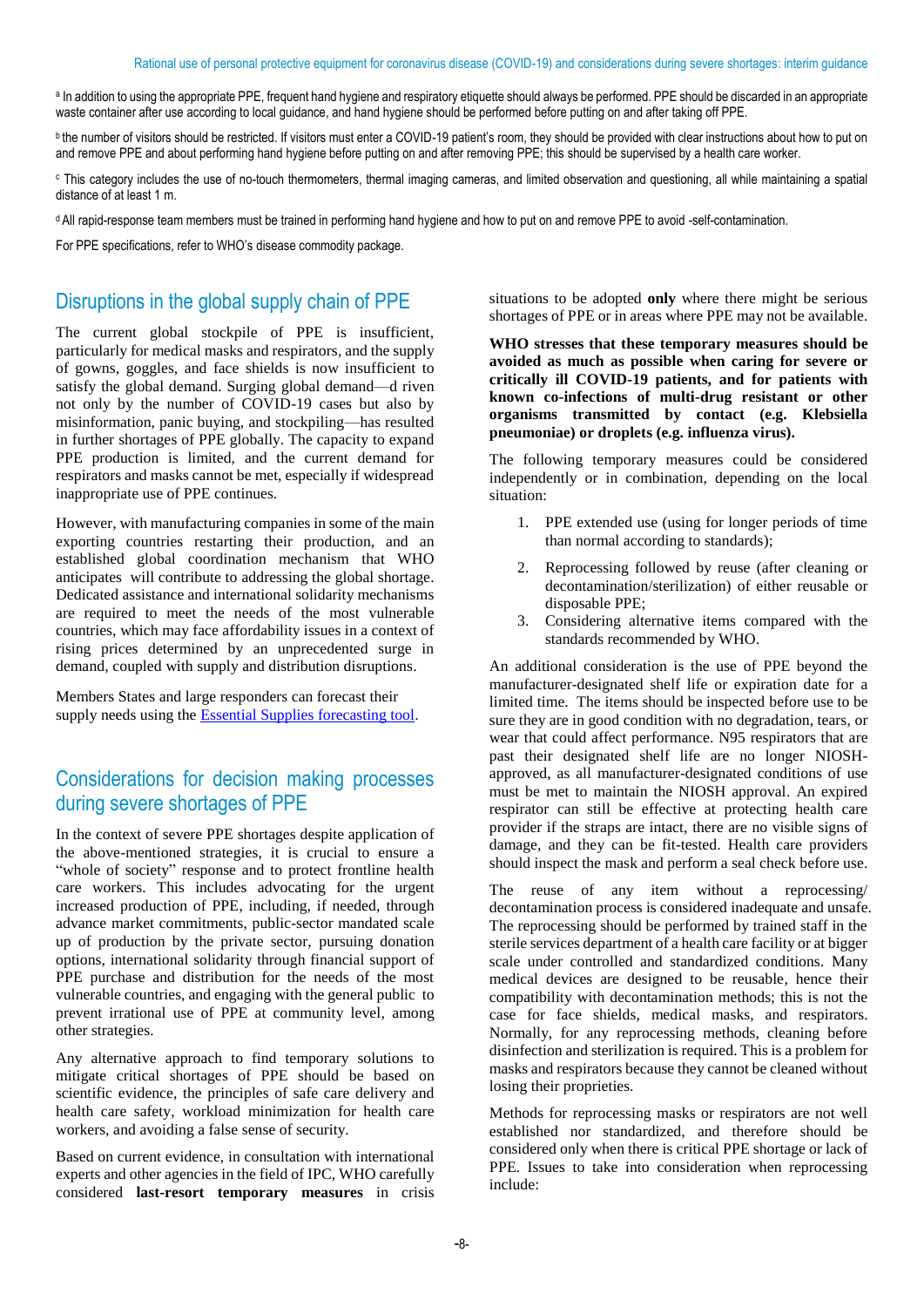- 1. efficacy of the process to guarantee disinfection or sterilization
- 2. reprocessing method not resulting in residual toxicity for health care workers
- 3. maintenance of functional integrity and shape of item. Further, when considering reprocessing and reuse, manufacturers' instructions for reprocessing should be followed, if available. In addition, systems should be put in place to routinely inspect, repair (if applicable) and dispose of reused PPE when necessary (e.g. damaged, no longer suitable for reuse).

In the current exceptional crisis scenario of the COVID-19 pandemic, reprocessing of disposable PPE is an evolving area where research and development is ongoing and urgently needed. In this document, only methods that have been tested and either published in peer-reviewed journals or commissioned by the US Food and Drug Administration (FDA) are reported. However, WHO is aware of ongoing studies that are testing promising approaches (e.g. steam or heat sterilization of medical masks if performed in standardized conditions). As more evidence becomes available, WHO will update these considerations accordingly and hence this document should be considered interim guidance.

#### Alternative materials

As of the date of publication, the replacement of standard PPE with items produced with materials not having the necessary requirements (e.g. cotton cloth masks to replace medical masks or respirators) has not been proven to be effective and is discouraged (see below). If production of any PPE for use in health care settings is proposed locally in situations of

shortage or stock out, a local authority should assess the proposed PPE according to specific minimum standards and technical specifications.

Each of these measures carries significant risks and limitations and thus should be considered only as **a last resort when all other strategies for rational and appropriate use and procurement of PPE (see Figure 1) have been exhausted.**

# Summary of temporary measures in the context of severe PPE shortage

Table 2 summarizes temporary measures in the context of severe PPE shortage or stock-out. For each option, there is a description of how the measure should be used, what the limitations are, criteria for PPE removal and precautions, and feasibility. The latter mainly takes into consideration costs and local capacity (e.g. infrastructures, equipment, human resources) to undertake the measure in the safest and most standardized conditions possible, and it refers to feasibility for high-income countries (HIC) vs low and middle-income countries (LMIC).

**Irrespective of the measure implemented, health care workers must have the required IPC education and training about the correct use of PPE and other IPC precautions, including demonstration of competency in appropriate procedures for putting on and removing PPE required for direct care of patients with COVID-19 and other tasks - see: [WHO | How to put on and take off](https://www.who.int/csr/resources/publications/putontakeoffPPE/en/) [Personal Protective Equipment \(PPE\).](https://www.who.int/csr/resources/publications/putontakeoffPPE/en/)**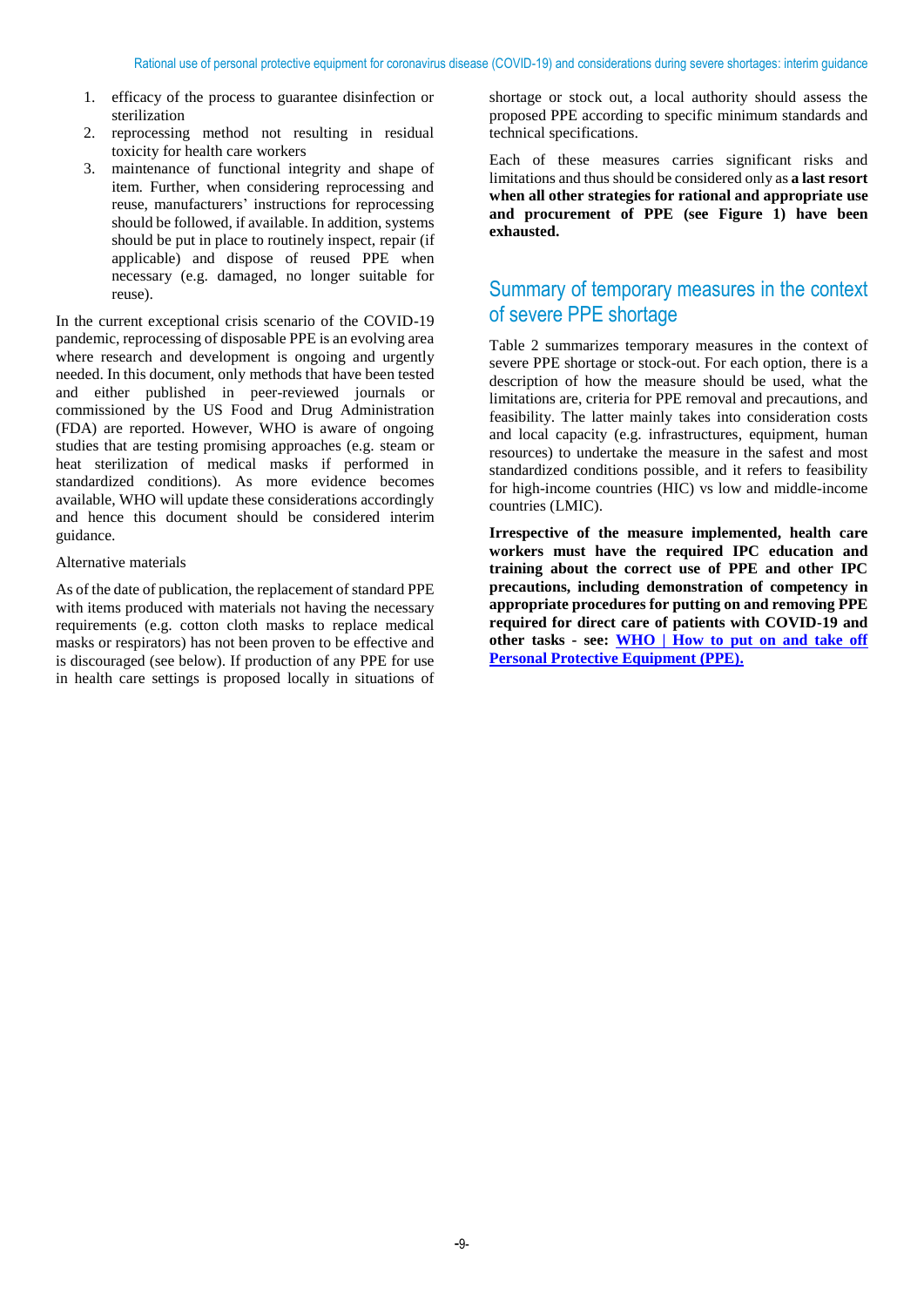#### **Table 2. Options for temporary measures due to the shortage of Personal Protective Equipment (PPE): extended use, reprocessing, or use of alternative PPE**

| <b>Type of PPE</b>                       | <b>Measure</b>  | <b>Description</b>                                                                         | Limitations/risks/removal criteria                                                                                                                                                                                                                                                                                                                                                                                                                                                                                                                                                                                                                                                                                                                                                                                                                                                                                                                                                                                                                                                                                                                                                                                                                                                                                                                                                                                                                                                                                                                                                                                                                                                                                                                                                                      | <b>Feasibility considerations</b>                                                                                                                          |
|------------------------------------------|-----------------|--------------------------------------------------------------------------------------------|---------------------------------------------------------------------------------------------------------------------------------------------------------------------------------------------------------------------------------------------------------------------------------------------------------------------------------------------------------------------------------------------------------------------------------------------------------------------------------------------------------------------------------------------------------------------------------------------------------------------------------------------------------------------------------------------------------------------------------------------------------------------------------------------------------------------------------------------------------------------------------------------------------------------------------------------------------------------------------------------------------------------------------------------------------------------------------------------------------------------------------------------------------------------------------------------------------------------------------------------------------------------------------------------------------------------------------------------------------------------------------------------------------------------------------------------------------------------------------------------------------------------------------------------------------------------------------------------------------------------------------------------------------------------------------------------------------------------------------------------------------------------------------------------------------|------------------------------------------------------------------------------------------------------------------------------------------------------------|
| Medical mask<br>use by health<br>workers | 1) Extended use | The use without removing for up<br>to 6h, when caring for a cohort<br>of COVID-19 patients | Risks:<br>Extended use of medical mask may increase risk of contamination of the mask<br>$\bullet$<br>with COVID-19 virus and other pathogens<br>Wearing the mask for a prolonged period may increase the chance of the health<br>$\bullet$<br>care worker touching the mask or having inadvertent under-mask touches; if the<br>mask is touched/adjusted, hand hygiene must be performed immediately<br>Damage to or reactions of face skin tissue may occur with prolonged use of<br>$\bullet$<br>medical masks<br>Filtration media of the medical mask may become clogged, thereby increasing<br>$\bullet$<br>breathing resistance and the risk of breathing unfiltered ambient air from the<br>sides of the medical mask<br>Extended periods of time in active patient wards required for health care workers<br>$\bullet$<br>Removal criteria and precautions:<br>If the mask becomes wet, soiled, or damaged, or if it becomes difficult to breathe<br>through<br>If the mask is exposed to splash of chemicals, infectious substances, or body<br>$\bullet$<br>fluids<br>If the mask is displaced from face for any reason.<br>$\bullet$<br>If the front of the mask is touched to adjust it<br>$\bullet$<br>Follow the safe procedure for removal and do not touch the front of the mask<br>$\bullet$<br>The mask needs to be removed whenever providing care outside a designated<br>$\bullet$<br>cohort of COVID-19 patients<br>Follow the safe procedure for removal and do not touch the front of the mask<br>$\bullet$<br>Use of the same medical mask by a health care worker between a patient with<br>$\bullet$<br>COVID-19 and a patient who does not have COVID-19 is not recommended<br>owing to the risk of transmission to another patient who would be susceptible to<br>COVID-19 | Feasible in all countries<br>Minimum<br>requirements<br>include<br>definition of standard procedure,<br>training and follow up to ensure good<br>practices |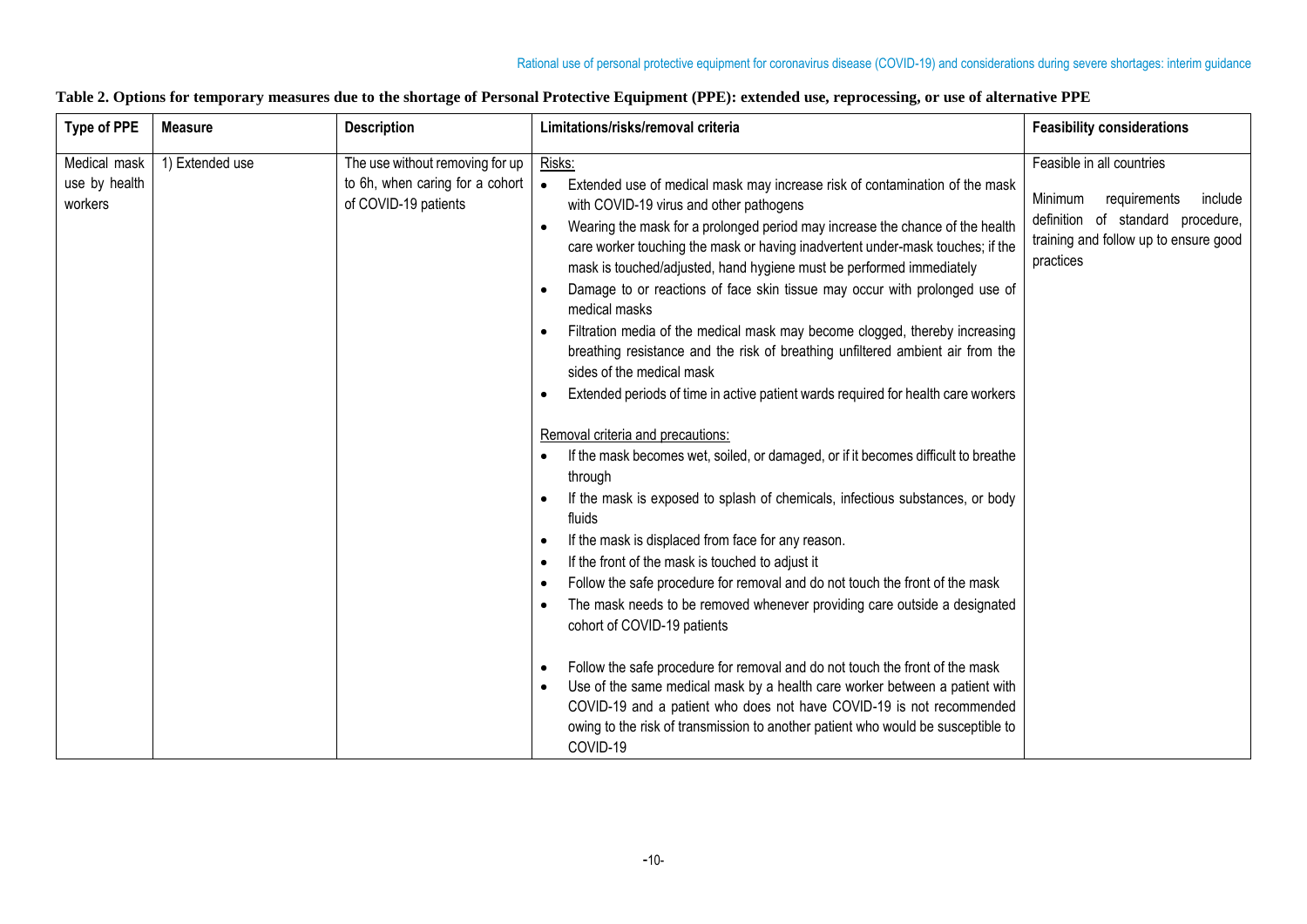| <b>Type of PPE</b>                    | <b>Measure</b>                                               | <b>Description</b>                                                                                                                                                                                        | Limitations/risks/removal criteria                                                                                                                                                                                                                                                                                                                                                                                                                                                                                                                                                                                                                                                                                                                                                                                                                                                                                                                                                                                                                                                                                                          | <b>Feasibility considerations</b>                                                                                                                                                           |
|---------------------------------------|--------------------------------------------------------------|-----------------------------------------------------------------------------------------------------------------------------------------------------------------------------------------------------------|---------------------------------------------------------------------------------------------------------------------------------------------------------------------------------------------------------------------------------------------------------------------------------------------------------------------------------------------------------------------------------------------------------------------------------------------------------------------------------------------------------------------------------------------------------------------------------------------------------------------------------------------------------------------------------------------------------------------------------------------------------------------------------------------------------------------------------------------------------------------------------------------------------------------------------------------------------------------------------------------------------------------------------------------------------------------------------------------------------------------------------------------|---------------------------------------------------------------------------------------------------------------------------------------------------------------------------------------------|
|                                       | 2) Reprocessing                                              | No quality evidence is available<br>to date on medical mask<br>reprocessing and is not advised                                                                                                            | <b>NA</b>                                                                                                                                                                                                                                                                                                                                                                                                                                                                                                                                                                                                                                                                                                                                                                                                                                                                                                                                                                                                                                                                                                                                   | <b>NA</b>                                                                                                                                                                                   |
|                                       | items<br>Alternative<br>3)<br>in<br>absence of medical masks | i) FFP1 respirator<br>Face shield with proper<br>ii)<br>design to cover the sides of the<br>face and below the chin<br>To be used only in the critical<br>emergency situation of lack of<br>medical masks | Removal criteria and precautions:<br>If the mask becomes wet, soiled, or damaged, or if it becomes difficult to breathe<br>through<br>If the mask is exposed to splash of chemicals, infectious substances, or body<br>$\bullet$<br>fluids<br>If the mask is displaced from face for any reason<br>$\bullet$<br>If the front of the mask is touched to adjust it<br>$\bullet$<br>The mask needs to be removed whenever providing care outside of designated<br>$\bullet$<br>cohort of COVID-19 patients<br>Follow the safe procedure for removal and do not touch the front of the mask<br>$\bullet$<br>Risks:<br>Protective against direct direct exposure of mouth, nose and eyes to droplets;<br>however depends on the design and on the positioning of HCW in relation to the<br>patient<br>Removal criteria:<br>If face shield is contaminated by splash of chemicals, infectious substances, or<br>body fluids<br>If face shield obstructs health care worker safety or visibility of health care<br>$\bullet$<br>environment<br>Follow the safe procedure for removal and do not touch the front of the face<br>$\bullet$<br>shield | Feasible in HIC and LMIC<br>Potential of local production<br>Minimum<br>requirements<br>include<br>definition of standard procedure,<br>training, and follow up to ensure good<br>practices |
| Respirators<br>(FFP2, FFP3<br>or N95) | 1) Extended use                                              | The use without removing up to<br>6h, when caring for a cohort of<br>COVID-19 patients.                                                                                                                   | Risks:<br>Extended use of respirators may increase risk of contamination with COVID-19<br>$\bullet$<br>virus and other pathogens<br>The prolonged period may increase the chance of health care workers touching<br>$\bullet$<br>the respirator or having inadvertent under-respirator touches; if respirator masks<br>are touched/adjusted, hand hygiene must be performed immediately                                                                                                                                                                                                                                                                                                                                                                                                                                                                                                                                                                                                                                                                                                                                                     | Feasible in HIC and LMIC<br>Minimum<br>requirements<br>include<br>definition of standard procedure,<br>training and follow up to ensure good<br>practices                                   |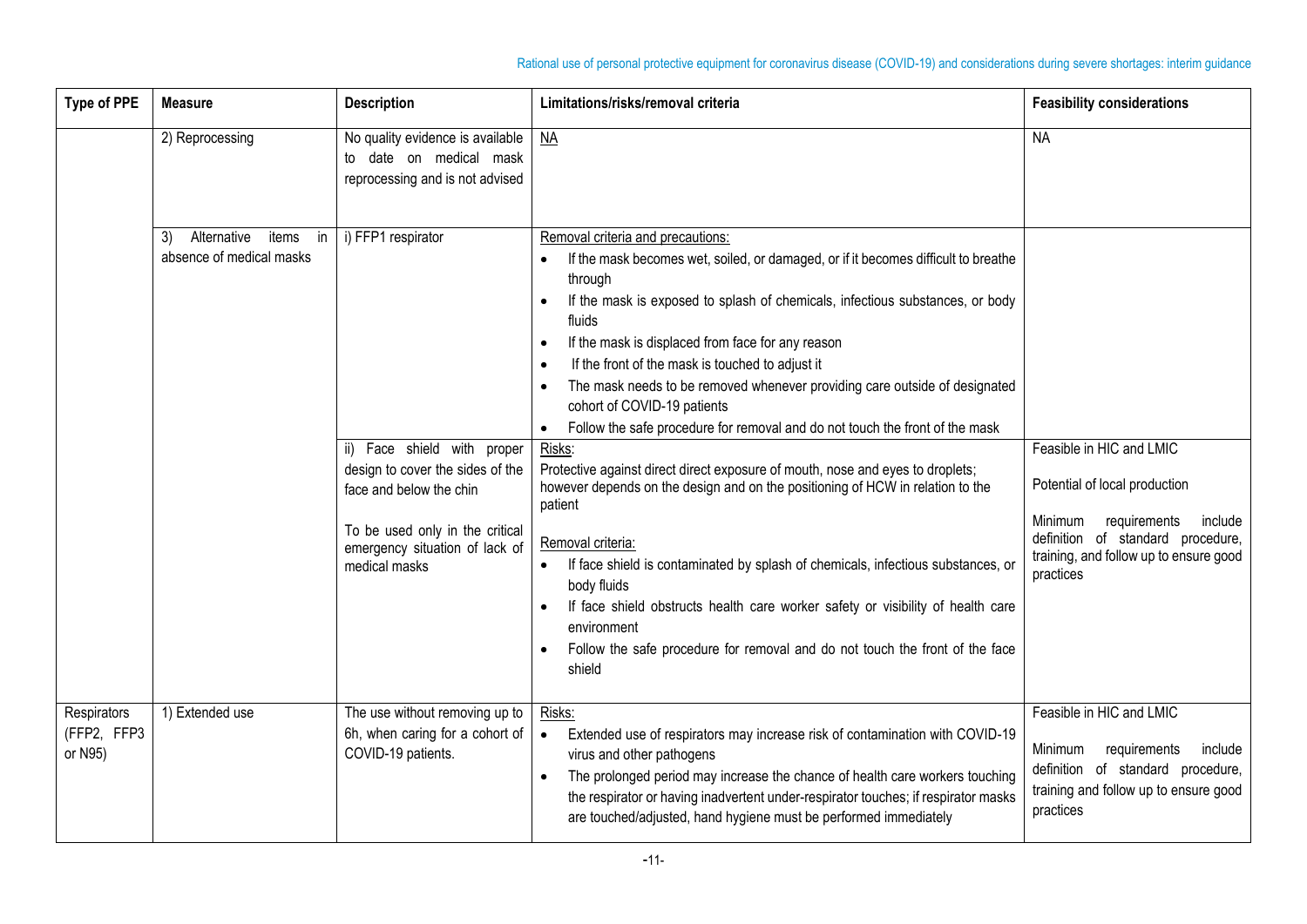| <b>Type of PPE</b> | <b>Measure</b>             | <b>Description</b>                                                                                                                                                                                             | Limitations/risks/removal criteria                                                                                                                                                                                                                                                                                                                                                                                                                                                                                                                                                                                                                                                                                                                                       | <b>Feasibility considerations</b>                                                                                                                                                                                                                                                                                                                 |
|--------------------|----------------------------|----------------------------------------------------------------------------------------------------------------------------------------------------------------------------------------------------------------|--------------------------------------------------------------------------------------------------------------------------------------------------------------------------------------------------------------------------------------------------------------------------------------------------------------------------------------------------------------------------------------------------------------------------------------------------------------------------------------------------------------------------------------------------------------------------------------------------------------------------------------------------------------------------------------------------------------------------------------------------------------------------|---------------------------------------------------------------------------------------------------------------------------------------------------------------------------------------------------------------------------------------------------------------------------------------------------------------------------------------------------|
|                    |                            |                                                                                                                                                                                                                | Facial dermatitis, respirator-induced acne, respiratory fatigue, impaired work<br>$\bullet$<br>capacity, increased oxygen debt, early exhaustion at lighter workloads, elevated<br>levels of CO <sub>2</sub> , increased nasal resistance, and increased non-compliance with<br>best practices while wearing a respirator (adjustments, mask or face touches,<br>under-the-respirator touches, and eye touches), have been reported after<br>prolonged use of respirators.<br>Extended use may clog the filtration media, leading to increased breathing<br>resistance                                                                                                                                                                                                   |                                                                                                                                                                                                                                                                                                                                                   |
|                    |                            |                                                                                                                                                                                                                | Removal criteria and precautions:<br>If respirator becomes wet, soiled, damaged, or difficult to breathe through.<br>$\bullet$<br>If exposed to splash of chemicals, infectious substances, or body fluids<br>$\bullet$<br>If displaced from the face for any reason.<br>$\bullet$<br>If the front of the respirator is touched to adjust it<br>$\bullet$<br>Follow the safe procedure for removal and do not touch the front of the respirator<br>$\bullet$<br>Use of the same respirator by a health care worker between a patient with<br>$\bullet$<br>COVID-19 and a patient who does not have COVID-19 is not recommended<br>owing to the risk of transmission to another patient who would be susceptible to<br>COVID-19                                           |                                                                                                                                                                                                                                                                                                                                                   |
|                    | 2) Reprocessing            | Process to decontaminate a                                                                                                                                                                                     | Limitations/ Risks:                                                                                                                                                                                                                                                                                                                                                                                                                                                                                                                                                                                                                                                                                                                                                      | Feasible in HIC                                                                                                                                                                                                                                                                                                                                   |
|                    | (see Annex 1 for evidence) | respirator using disinfection or<br>sterilization methods.<br>Methods (not validated) for<br>respirator reprocessing (see<br>Annex 1):<br>vapor of hydrogen<br>peroxide<br>ethylene oxide<br>UV radiation lamp | Reprocessing methods have not been validated by substantial research and<br>$\bullet$<br>there are currently no standardized methods or protocols for ensuring the<br>effectiveness nor integrity of the respirators after reprocessing<br>Shelf-life of reprocessed respirators is unknown; however, degradation of the<br>$\bullet$<br>filtration media or elastic strap after one or more sterilization cycles affects the fit<br>of a respirator to the face<br>Damage to the shape of respirators due to the reprocessing may affect fit and<br>$\bullet$<br>protection properties<br>Number of reprocessing cycles highly variable, depending on the reprocessing<br>$\bullet$<br>method used and the respirator brand/model<br>Disposal criteria and precautions: | Potentially feasible in LMIC;<br>Human<br>resources,<br>equipment<br>installation,<br>οf<br>procurement<br>consumables, health care worker<br>safety during the reprocessing should<br>be considered.<br>Minimum<br>requirements<br>include<br>defining a standard<br>operating<br>procedure, training, and follow up to<br>ensure good practices |
|                    |                            |                                                                                                                                                                                                                | After a pre-defined number of reuses the respirator should be discarded in<br>appropriate contained waste receptacle according to local guidance/policy                                                                                                                                                                                                                                                                                                                                                                                                                                                                                                                                                                                                                  |                                                                                                                                                                                                                                                                                                                                                   |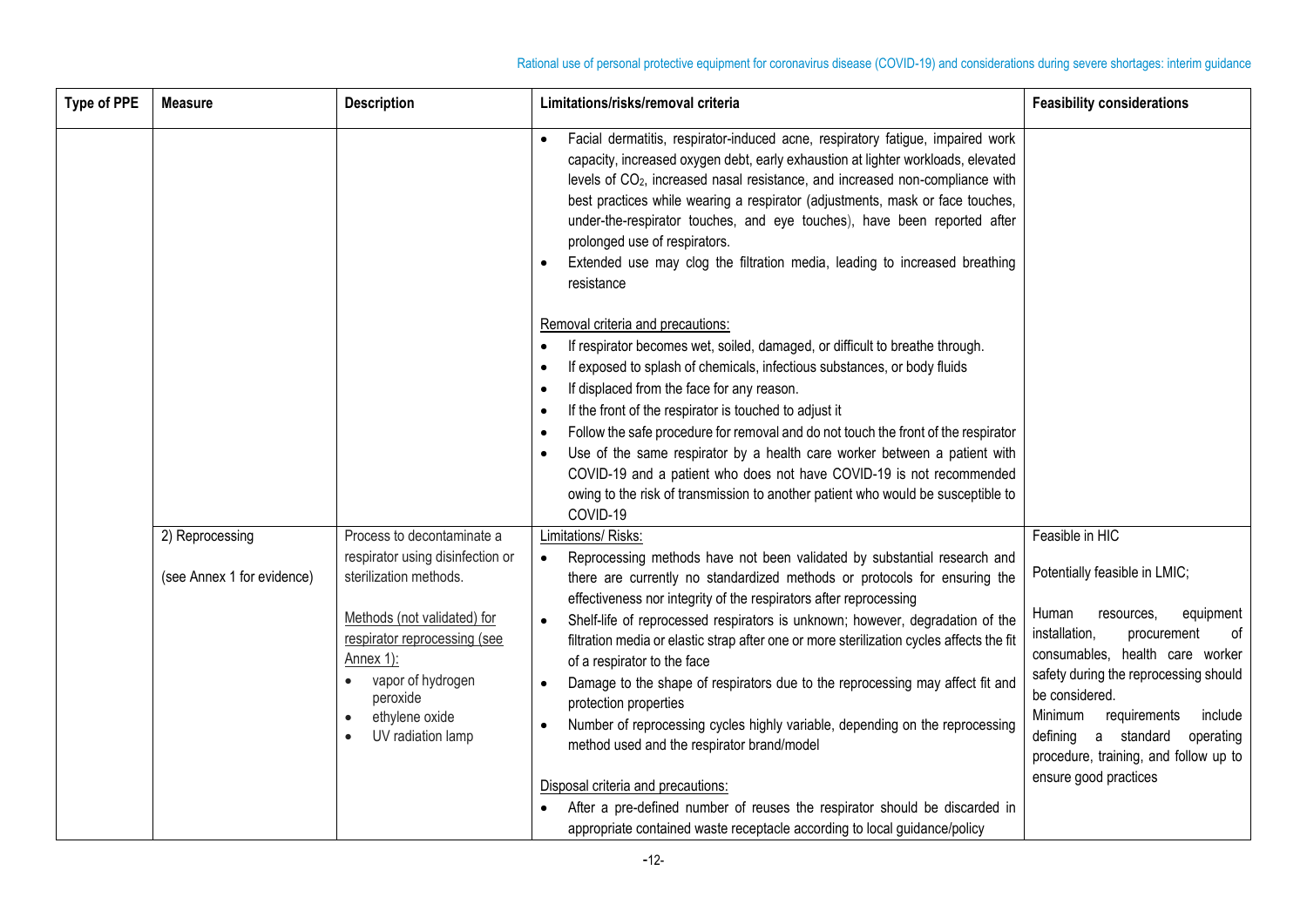| <b>Type of PPE</b>                    | <b>Measure</b>  | <b>Description</b>                                                                                                                                                                                                                                                                                                                                                                                                                    | Limitations/risks/removal criteria                                                                                                                                                                                                                                                                                                                                                                                                                                                                                                                                                                                                                                                                                                                                                                                                           | <b>Feasibility considerations</b>                                                                                                                                                                                  |
|---------------------------------------|-----------------|---------------------------------------------------------------------------------------------------------------------------------------------------------------------------------------------------------------------------------------------------------------------------------------------------------------------------------------------------------------------------------------------------------------------------------------|----------------------------------------------------------------------------------------------------------------------------------------------------------------------------------------------------------------------------------------------------------------------------------------------------------------------------------------------------------------------------------------------------------------------------------------------------------------------------------------------------------------------------------------------------------------------------------------------------------------------------------------------------------------------------------------------------------------------------------------------------------------------------------------------------------------------------------------------|--------------------------------------------------------------------------------------------------------------------------------------------------------------------------------------------------------------------|
|                                       |                 |                                                                                                                                                                                                                                                                                                                                                                                                                                       | When a respirator is removed from the face, it should be immediately placed in<br>a designated container for reprocessing and labeled with the original wearer's<br>name.<br>The respirator should be returned to original wearer after reprocessing cycle.<br>$\bullet$                                                                                                                                                                                                                                                                                                                                                                                                                                                                                                                                                                     |                                                                                                                                                                                                                    |
| Gowns used<br>health<br>by<br>workers | 1) Extended use | The use without removing,<br>when providing care of a cohort<br>of patients with COVID-19.<br>Not applicable if the patient has<br>multidrug<br>resistant<br>microorganisms or other type of<br>disease<br>requiring<br>contact<br>precautions. In such case, the<br>gowns should be changed<br>between patients                                                                                                                      | <b>Risks</b><br>Extended use of gowns may increase risk of contamination with COVID-19 virus<br>$\bullet$<br>The extended use of gowns may increase the risk of transmission of other<br>$\bullet$<br>pathogens between patients<br>Removal criteria and precautions:<br>If gown becomes wet, soiled, or damaged<br>$\bullet$<br>If gown is exposed to splash of chemicals, infectious substances, or body fluids<br>$\bullet$<br>When providing care outside designated cohort of COVID-19 patients<br>Follow the safe procedure for removal of gowns to prevent contamination of<br>environment<br>Use of the same gown by a health care worker between a patient with COVID-<br>19 and a patient who does not have COVID-19 is not recommended due to the<br>risk of transmission to another patient who would be susceptible to COVID-19 | Feasible in HIC and LMIC<br>Minimum<br>requirements<br>include<br>definition of standard procedure,<br>training, and follow up to ensure good<br>practices                                                         |
|                                       | 2) Reprocessing | Process to decontaminate a<br>cotton gown by washing and<br>disinfection methods.<br>Reprocessing can be done with<br>cotton gowns.<br>Wash and disinfect cotton<br>gowns: washing by machine<br>with warm water (60-90°C) and<br>detergent<br>laundry<br>is<br>recommended for reprocessing<br>of the gown. If machine washing<br>is not possible, linen can be<br>soaked in hot water and soap in<br>a large drum, using a stick to | Risk<br>In hot and humid weather, the cotton gown can lead to discomfort and sweating<br>$\bullet$<br>Removal criteria:<br>If gown becomes wet, soiled, or damaged<br>$\bullet$                                                                                                                                                                                                                                                                                                                                                                                                                                                                                                                                                                                                                                                              | Feasible in HIC and LMIC<br>Requires additional support staff,<br>gown reprocessing inventory;<br>laundry equipped with hot water or<br>manual washing with water and soap,<br>followed by soaking in disinfectant |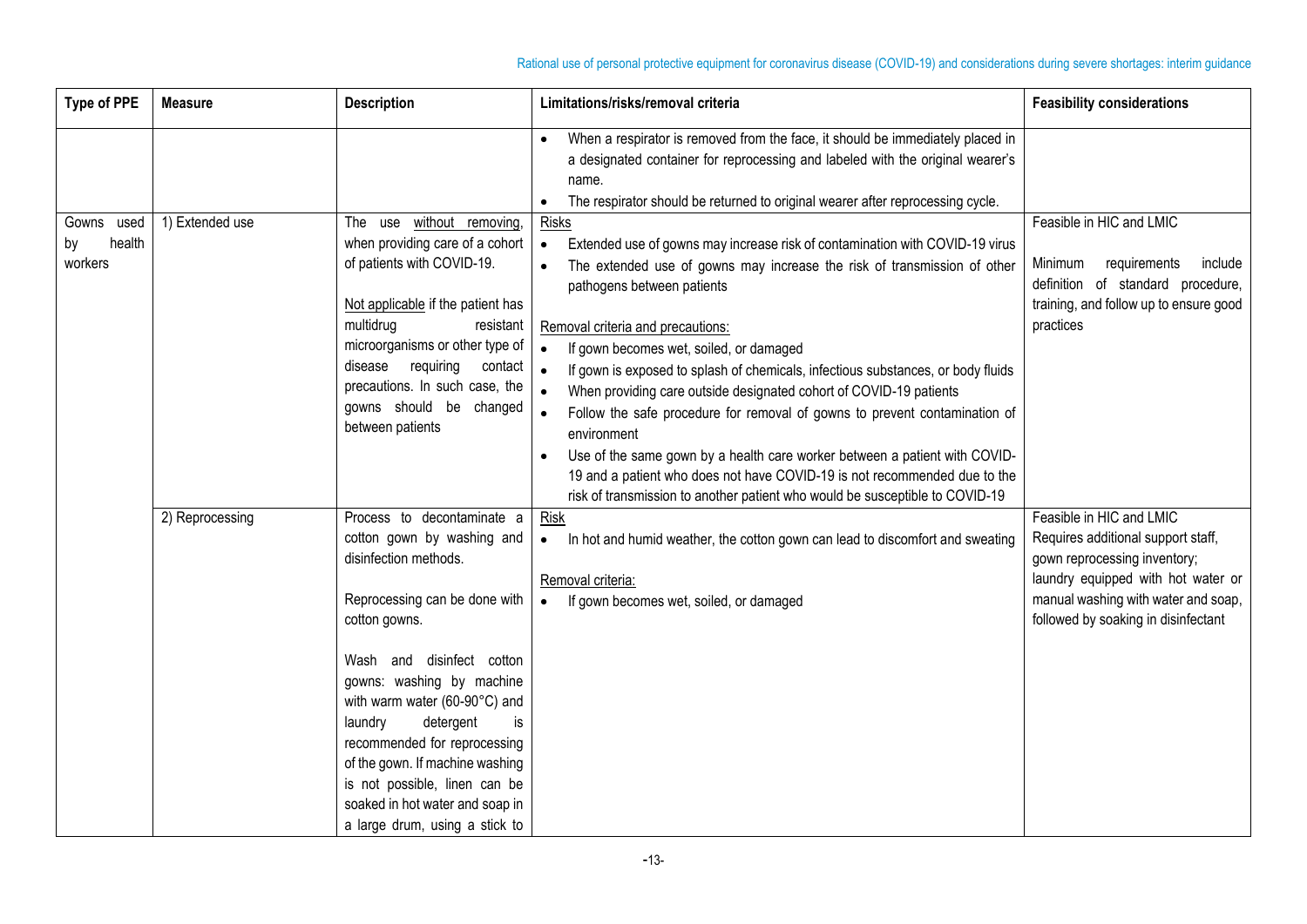| <b>Type of PPE</b> | <b>Measure</b>  | <b>Description</b>                                                                                                                                                                                          | Limitations/risks/removal criteria                                                                                                                                                                                                                                                                                                                                                                                                                                                                                                                                                                                                                                                                                                                              | <b>Feasibility considerations</b>                                                                                                                                                      |
|--------------------|-----------------|-------------------------------------------------------------------------------------------------------------------------------------------------------------------------------------------------------------|-----------------------------------------------------------------------------------------------------------------------------------------------------------------------------------------------------------------------------------------------------------------------------------------------------------------------------------------------------------------------------------------------------------------------------------------------------------------------------------------------------------------------------------------------------------------------------------------------------------------------------------------------------------------------------------------------------------------------------------------------------------------|----------------------------------------------------------------------------------------------------------------------------------------------------------------------------------------|
|                    |                 | stir, avoiding splashing. Then<br>soak linen in 0.05% chlorine for<br>approximately 30 minutes.<br>Finally, rinse with clean water<br>and let it dry fully in the sunlight                                  |                                                                                                                                                                                                                                                                                                                                                                                                                                                                                                                                                                                                                                                                                                                                                                 |                                                                                                                                                                                        |
|                    | 3) Alternatives | i) Disposable laboratory coats<br>Only for brief contact with the<br>patients; should not be used for<br>prolonged contact or when<br>performing aerosol-generating<br>procedures and support<br>treatments | Risks:<br>Disposable laboratory coats are less durable than gowns, so there is a risk of<br>$\bullet$<br>damage during the patient care<br>Removal criteria and precautions:<br>If disposable alternatives to gowns become wet, soiled, or damaged<br>$\bullet$<br>If alternative to gown is exposed to splash of chemicals, infectious substances,<br>$\bullet$<br>or body fluids<br>Follow the safe procedure for removal of laboratory coat to prevent<br>contamination of environment<br>Use of the same laboratory coat by a health care worker between a patient with<br>$\bullet$<br>COVID-19 and a patient who does not have COVID-19 is not recommended due<br>to the risk of transmission to another patient who would be susceptible to COVID-<br>19 | Feasible in HIC and LMIC                                                                                                                                                               |
|                    |                 | ii) Disposable impermeable<br>plastic aprons<br>Should be avoided when<br>performing aerosol-generating<br>procedures and support<br>treatments                                                             | Risks:<br>Plastic aprons do not protect arms and the back of the torso, which can be<br>exposed to splashes<br>Removal criteria and precautions:<br>If disposable alternatives to gowns become wet, soiled, or damaged<br>$\bullet$<br>If alternative to gown is exposed to splash of chemicals, infectious substances,<br>$\bullet$<br>or body fluids<br>Follow the safe procedure for removal of apron to prevent contamination of                                                                                                                                                                                                                                                                                                                            | Potentially feasible in HIC and LMIC<br>Requires procurement of aprons with<br>proper design for health care<br>Potentially feasible in HIC and LMIC                                   |
|                    |                 | iii) Reusable (washable) patient<br>gowns, reusable (washable)<br>laboratory coats<br>(see above recommendations<br>for laundry of gowns)                                                                   | environment<br>Risk<br>Design and thickness may not be compatible with the full protection of the torso<br>$\bullet$<br>or arms<br>Removal criteria:                                                                                                                                                                                                                                                                                                                                                                                                                                                                                                                                                                                                            | Requires additional support staff,<br>gown reprocessing inventory;<br>laundry equipped with hot water or<br>manual washing with water and soap,<br>followed by soaking in disinfectant |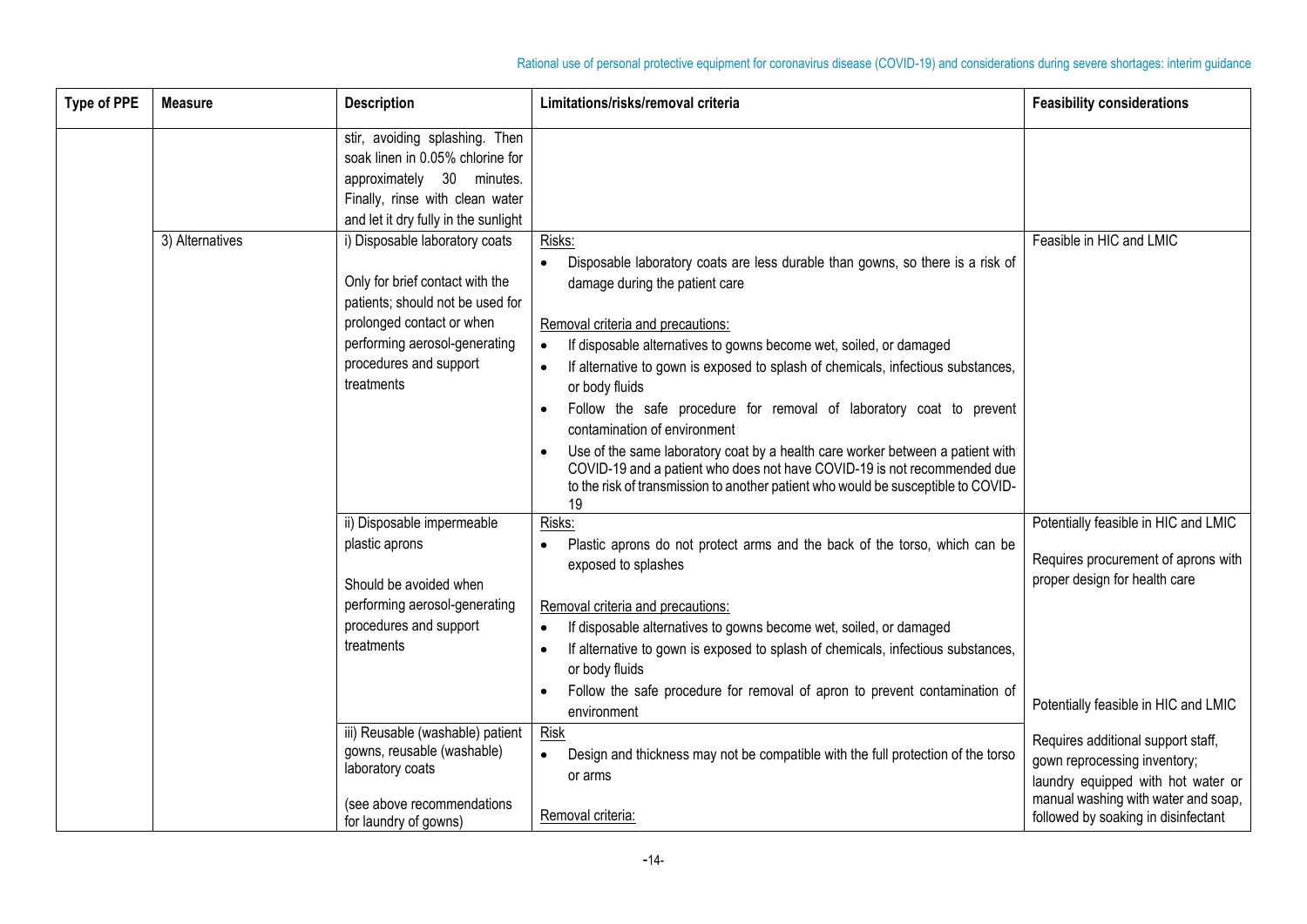| <b>Type of PPE</b>                                                 | <b>Measure</b>  | <b>Description</b>                                                                                                                                                                                                                                                                                                                                                            | Limitations/risks/removal criteria                                                                                                                                                                                                                                                                                                                                                                                                                                                                                                                                                                                                                                                                                                                                          | <b>Feasibility considerations</b>                                                                                                    |
|--------------------------------------------------------------------|-----------------|-------------------------------------------------------------------------------------------------------------------------------------------------------------------------------------------------------------------------------------------------------------------------------------------------------------------------------------------------------------------------------|-----------------------------------------------------------------------------------------------------------------------------------------------------------------------------------------------------------------------------------------------------------------------------------------------------------------------------------------------------------------------------------------------------------------------------------------------------------------------------------------------------------------------------------------------------------------------------------------------------------------------------------------------------------------------------------------------------------------------------------------------------------------------------|--------------------------------------------------------------------------------------------------------------------------------------|
|                                                                    |                 |                                                                                                                                                                                                                                                                                                                                                                               | If gown or coat becomes wet, soiled, or damaged<br>$\bullet$                                                                                                                                                                                                                                                                                                                                                                                                                                                                                                                                                                                                                                                                                                                |                                                                                                                                      |
| Goggles<br>or<br>safety glasses<br>used<br>by<br>health<br>workers | 1) Extended use | The use without removing<br>during the shift period, when<br>caring for a cohort of COVID-19<br>patients.                                                                                                                                                                                                                                                                     | Risks:<br>Extended use of goggles may increase the discomfort and fatigue of health care<br>workers<br>Skin tissue damage may occur to face with prolonged goggle use<br>$\bullet$<br>Removal criteria and precautions:<br>If goggles are contaminated by splash of chemicals, infectious substances, or<br>body fluids<br>If goggles obstruct health care worker safety or svisibility of health care<br>environment or become loose<br>Follow the safe procedure for removal of goggles to prevent contamination of<br>eyes<br>Use of the same goggles by a health care worker between a patient with COVID-<br>19 and a patient who does not have COVID-19 is not recommended due to the<br>risk of transmission to another patient who would be susceptible to COVID-19 | Feasible in both HIC and LMIC                                                                                                        |
|                                                                    | 2) Reprocessing | Clean<br>with<br>goggles<br>soap/detergent and<br>water<br>followed by disinfection using<br>either sodium hypochlorite 0.1%<br>(followed by rinsing with clean<br>water) or 70% alcohol wipes<br>Goggles may be cleaned<br>immediately after removal and<br>hand hygiene is performed OR<br>placed in designated closed<br>container for later cleaning and<br>disinfection. | Risks:<br>Residual toxicity of sodium hypochlorite can occur if not thoroughly rinsed after<br>disinfection.<br>Increases health care worker workload (limitation)<br>Removal criteria:<br>If contaminated by splash of chemicals, infectious substances, or body fluids<br>If goggles obstruct health care worker safety or visibility of health care<br>$\bullet$<br>environment                                                                                                                                                                                                                                                                                                                                                                                          | Potentially feasible in HIC and LMIC<br>Requires<br>of<br>procurement<br>disinfectants and adequate clean<br>space for the procedure |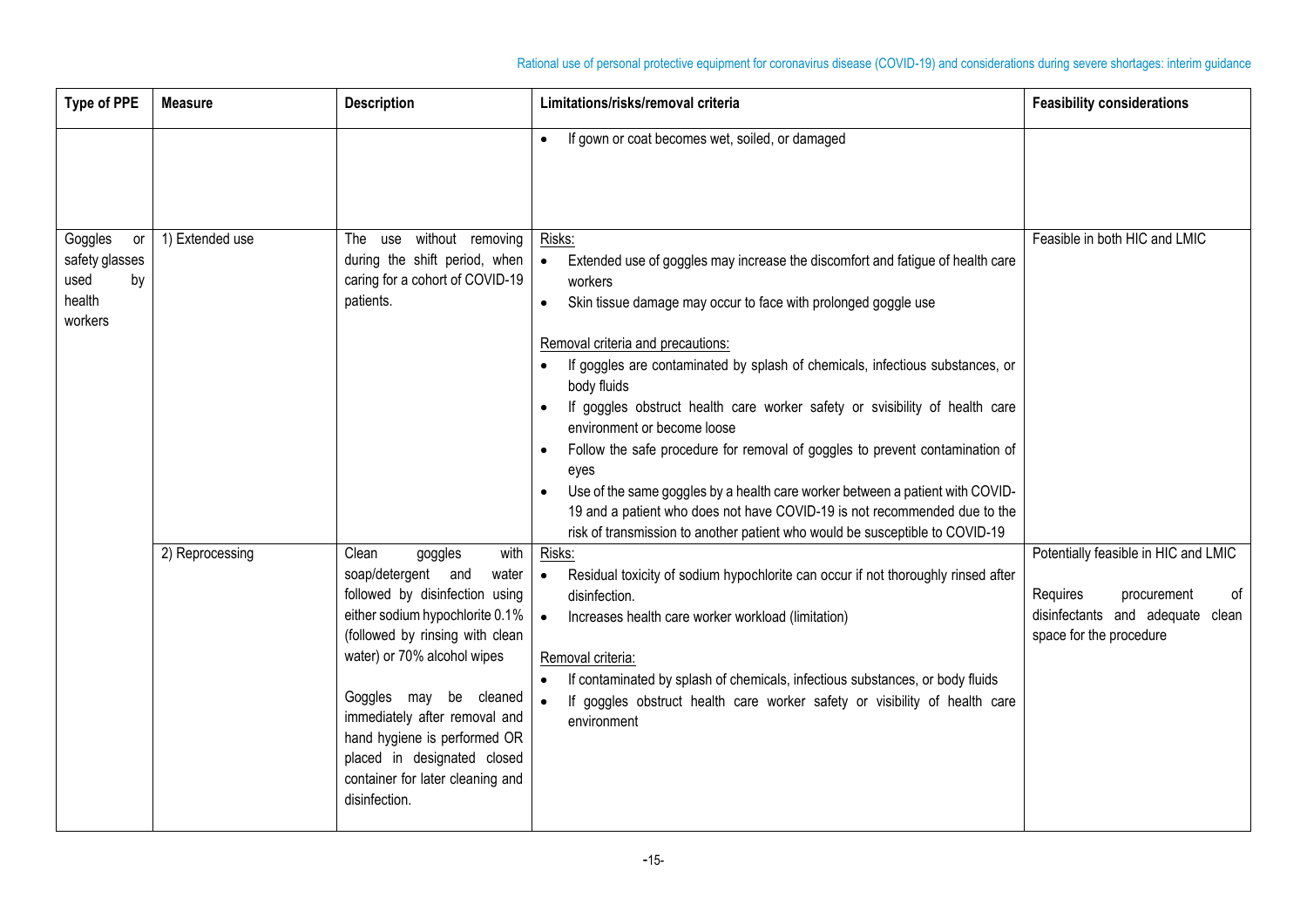| <b>Type of PPE</b>                               | <b>Measure</b>                                                                                                   | <b>Description</b>                                                                                                                                                                                                                                                | Limitations/risks/removal criteria                                                                                                                                                                                                                                                                                                                                                                                                                                                                                                                                                                                                                                                                                                                                  | <b>Feasibility considerations</b>                                                                                                                              |
|--------------------------------------------------|------------------------------------------------------------------------------------------------------------------|-------------------------------------------------------------------------------------------------------------------------------------------------------------------------------------------------------------------------------------------------------------------|---------------------------------------------------------------------------------------------------------------------------------------------------------------------------------------------------------------------------------------------------------------------------------------------------------------------------------------------------------------------------------------------------------------------------------------------------------------------------------------------------------------------------------------------------------------------------------------------------------------------------------------------------------------------------------------------------------------------------------------------------------------------|----------------------------------------------------------------------------------------------------------------------------------------------------------------|
|                                                  |                                                                                                                  | Ensure cleaning of goggles<br>takes place on a clean surface<br>by disinfecting the surface<br>before cleaning of goggles.                                                                                                                                        |                                                                                                                                                                                                                                                                                                                                                                                                                                                                                                                                                                                                                                                                                                                                                                     |                                                                                                                                                                |
|                                                  |                                                                                                                  | Appropriate contact time with<br>disinfectant (e.g. 10 minutes<br>when using sodium hypochlorite<br>0.1%) should be adhered to<br>before reuse of goggles. After<br>cleaning and disinfection, they<br>must be stored in a clean area<br>to avoid recontamination |                                                                                                                                                                                                                                                                                                                                                                                                                                                                                                                                                                                                                                                                                                                                                                     |                                                                                                                                                                |
|                                                  | 3) Alternative items                                                                                             | Safety glasses (e.g. trauma<br>glasses) with extensions to<br>cover the side of the eyes.                                                                                                                                                                         | Removal criteria and precautions:<br>If contaminated by splash of chemicals, infectious substances, or body fluids<br>$\bullet$<br>If goggles obstruct health care worker safety or visibility of health care<br>$\bullet$<br>environment                                                                                                                                                                                                                                                                                                                                                                                                                                                                                                                           | Feasible in HIC and LIMC<br>Minimal<br>requirements<br>include<br>definition of standard procedure,<br>training and follow up to ensure good<br>practices      |
| Face shield *<br>used<br>by<br>health<br>workers | 1) Extended use<br>*Face shield<br>must<br>be<br>designed to cover the side of<br>the face and to below the chin | The use without removing<br>during the shift period, when<br>caring for a cohort of COVID-19<br>patients.                                                                                                                                                         | Risks:<br>Extended use of face shield may increase discomfort and fatigue<br>$\bullet$<br>Skin tissue damage may occur to face with prolonged google use<br>$\bullet$<br>Removal criteria and precautions:<br>If contaminated by splash of chemicals, infectious substances, or body fluids<br>If face shield obstructs health care worker safety or visibility of healthcare<br>environment<br>Follow the safe procedure for removal of goggles to prevent contamination of<br>$\bullet$<br>the face and eyes<br>Use of the same face shield by a health care worker between a patient with<br>COVID-19 and a patient who does not have COVID-19 is not recommended due<br>to the risk of transmission to another patient who would be susceptible to COVID-<br>19 | Feasible in both HIC and LMIC<br>Minimal<br>requirements<br>include<br>definition of standard procedure,<br>training and follow up to ensure good<br>practices |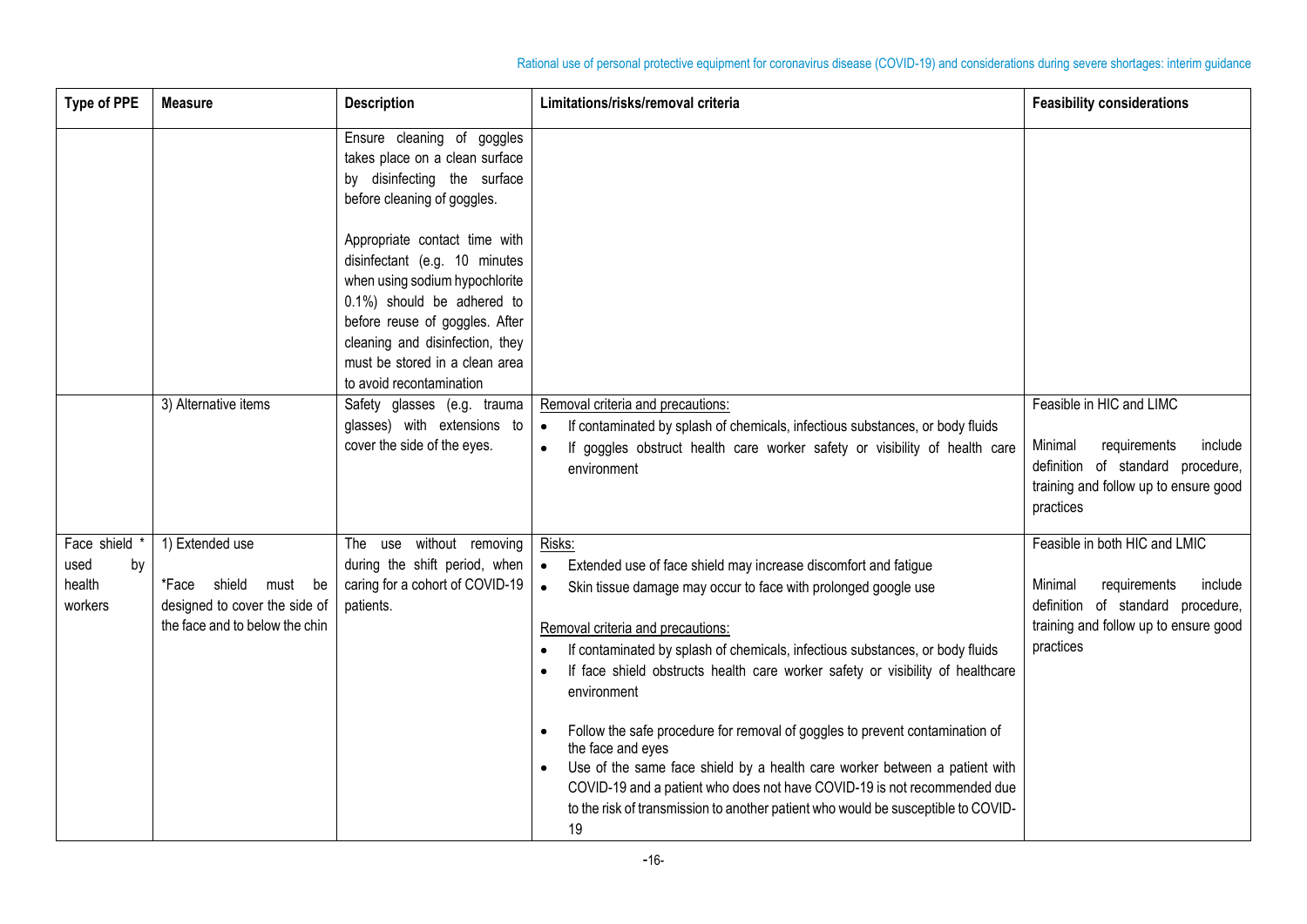| <b>Type of PPE</b> | <b>Measure</b>  | <b>Description</b>                                                                                                                                                                                                                                                                                                                                                                                                                                                                                                                                                                                                                                                                                                                                                                                          | Limitations/risks/removal criteria                                                                                                                                                                                                                                                                                                                                                                                                                                                                                                                                               | <b>Feasibility considerations</b>                                                                                                                                                                                                                                                                                                      |
|--------------------|-----------------|-------------------------------------------------------------------------------------------------------------------------------------------------------------------------------------------------------------------------------------------------------------------------------------------------------------------------------------------------------------------------------------------------------------------------------------------------------------------------------------------------------------------------------------------------------------------------------------------------------------------------------------------------------------------------------------------------------------------------------------------------------------------------------------------------------------|----------------------------------------------------------------------------------------------------------------------------------------------------------------------------------------------------------------------------------------------------------------------------------------------------------------------------------------------------------------------------------------------------------------------------------------------------------------------------------------------------------------------------------------------------------------------------------|----------------------------------------------------------------------------------------------------------------------------------------------------------------------------------------------------------------------------------------------------------------------------------------------------------------------------------------|
|                    | 2) Reprocessing | Cleaning with soap/detergent<br>and water and disinfection with<br>70%<br>alcohol or<br>sodium   .<br>$0.1\%;$<br>finally<br>hypochlorite<br>rinsing with clean water if<br>sodium hypochlorite used after<br>contact time of 10 min<br>Face shield may be cleaned<br>immediately after appropriate<br>doffing and hand hygiene is<br>performed OR placed in<br>designated closed container for<br>later cleaning and disinfection<br>Ensure cleaning of face shield<br>takes place on surface without<br>contamination. Disinfection of<br>surface for cleaning of face<br>shield is advised.<br>Appropriate contact time with<br>disinfectant should be adhered<br>to before reuse of face shield.<br>After cleaning and disinfection,<br>they must be stored in a clean<br>area to avoid recontamination | Limitations/Risks:<br>Damage to plastic, resulting in reduced visibility and integrity<br>$\bullet$<br>Residual toxicity of the sodium hypochlorite can occur if not thoroughly rinsed<br>after disinfection.<br>Removal criteria and precautions:<br>If contaminated by splash of chemicals, infectious substances, or body fluids<br>$\bullet$<br>If face shield obstructs health care worker safety or visibility of healthcare<br>$\bullet$<br>environment<br>Follow the safe procedure for removal of goggles to prevent contamination of the<br>$\bullet$<br>face and eyes | Feasible in both HIC and LMIC<br>Minimal<br>include<br>requirements<br>definition of standard procedure,<br>training and follow up to ensure good<br>practices<br>Human<br>requirements,<br>resource<br>equipment installation, procurement<br>of consumables, HCW safety during<br>the chemical manipulation should be<br>considered. |
|                    | 3) Alternative  | Local production of face shield                                                                                                                                                                                                                                                                                                                                                                                                                                                                                                                                                                                                                                                                                                                                                                             | Limitations/Risks:<br>Suboptimal quality, including inadequate shape to ensure face protection<br>$\bullet$<br>Removal criteria:<br>If contaminated by splash of chemicals, infectious substances, or body fluids<br>If face shield obstructs health care worker safety or visibility of health care<br>environment                                                                                                                                                                                                                                                              | Minimal<br>requirements<br>include<br>definition of standard procedure,<br>availability of material,<br>human<br>resource requirements, training, and<br>follow up to ensure good practices                                                                                                                                            |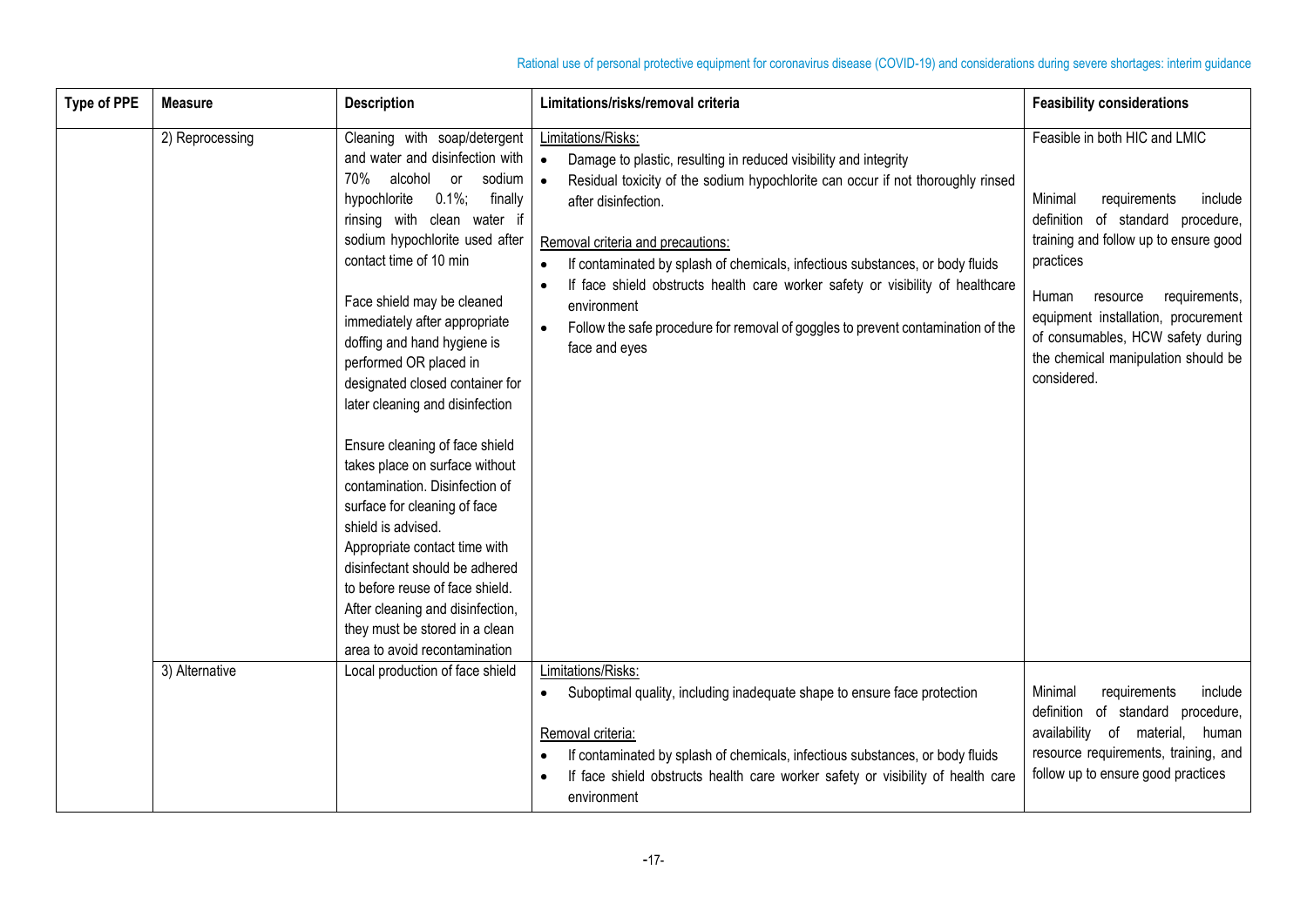# Options not recommended by WHO: What WHO does and does NOT recommend:

1. Gloves: gloves should be worn when providing direct care for a COVID 19 case and then removed, followed by hand hygiene between COVID-19 patients. Using the same gloves for a cohort of COVID-19 cases (extended use) must not be done. Changing gloves between dirty and clean tasks during care to a patient and when moving from a patient to another, accompanied by hand hygiene, is absolutely necessary. Double gloving is not recommended, except for surgical procedures that carry a high risk of rupture.

2. The reuse of masks, gowns, or eye protection without appropriate decontamination/sterilization is strongly discouraged. The removal, storage, re-donning, and reuse of the same, potentially contaminated PPE items without adequate reprocessing is one of the principal sources of risk to health care workers.

3. The use of cotton cloth masks as an alternative to medical masks or respirators is not considered appropriate for protection of health care workers.<sup>10</sup> Fabric thickness and weaving standards vary widely; hence, the barrier (filtration efficiency) against microorganisms passing through the fabric is unknown. In addition, cotton cloth masks are not fluid-resistant and thus may retain moisture, become contaminated, and act as a potential source of infection.<sup>10</sup> Although some studies have been carried out for cloth masks using synthetic, hydrophobic materials on the outer layer, there is no current evidence to show that these perform adequately as PPE for health settings.<sup>11</sup> As for other PPE items, if production of masks for use in health care settings is proposed locally in situations of shortage or stock out, a local authority should assess the proposed PPE according to specific minimum standards and technical specifications. As evidence becomes available WHO will update these considerations accordingly.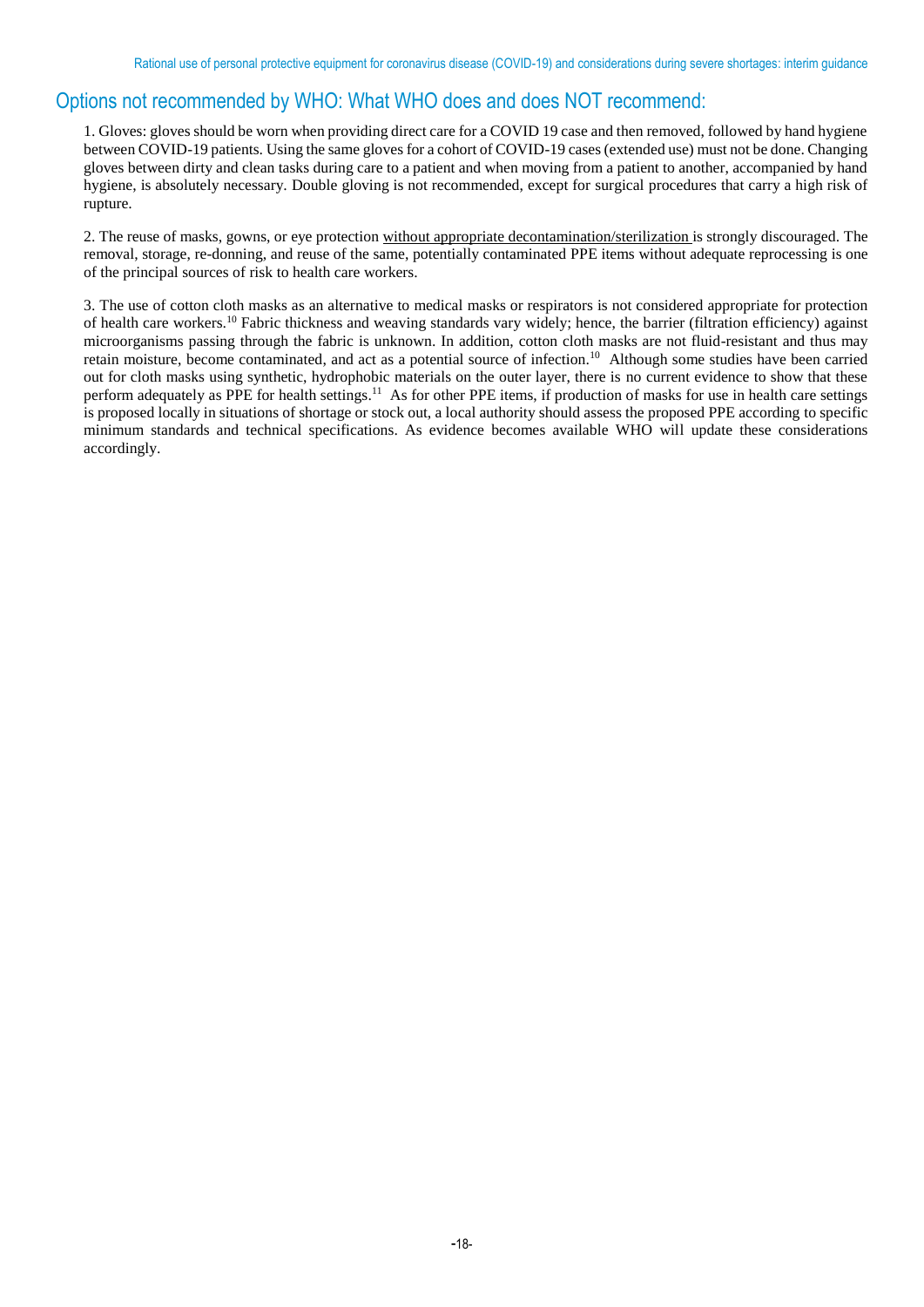# Annex 1: Studies on medical masks and respirators reprocessing methods

Table 1 presents a summary of studies on reprocessing options for respirators; only one study testing medical masks was found. This study, from 1978, used ethylene oxide sterilizer (EtO) with a single warm cycle (55°C and 725 mg 1-1 100% EtO gas) with exposure for 1 hour followed by 4 hours of aeration time.<sup>13</sup> The study was however performed with restricted sampling of nonwoven masks, and it therefore not generalizable.

When considering whether to adopt described methods, the handling of masks and respirators for the decontamination procedure is a critical step; excessive manipulation must be avoided. In addition, systems should be in place to carefully inspect the items before every reprocessing cycle to check their integrity and shape maintenance; if damaged or not suitable for reuse, they should be immediately disposed of. The key aspects to be considered for considering a reprocessing method as acceptable are: 1) the efficacy of the method to disinfect/sterilize the equipment; 2) the preservation of the respirator's filtration; 3) the preservation of the respirator's shape and thus, of its fit; and 4) the safety for the person wearing the respirator (e.g. toxic effect after reprocessing).

Some methods should be avoided due to the damage to the mask, toxicity, or loss of filtration efficiency: washing, steam sterilization at 134°C, disinfection with bleach/sodium hypochlorite or alcohol, or microwave oven irradiation.<sup>14</sup> Microwave ovens have shown some biocidal effect when combined with moisture to combine radiation with steam heat; however, problems that require careful consideration include: i) a lack of substantial review of standard microwave oven radiation capacities with respirator disinfection, ii) an inability to ensure controls for uniform distribution of steam, and iii) concern that the metal noseband of respirators may combust.<sup>15,16</sup>Although gamma irradiation demonstrated experimental efficacy against emerging virus, this method was not evaluated specifically for masks or respirators.<sup>17</sup>

Both vapor of hydrogen peroxide <sup>14,18,19</sup> and ethylene oxide were favorable in some studies but limited by the models of respirators evaluated. The use of UV radiation can be a potential alternative; however, the low penetration power of UV light may not reach inner materials of respirator or penetrate through pleats or folds.<sup>20</sup> The parameters of disinfection by using UVC light is not yet fully standardized for the purpose of reprocessing masks and respirators; this requires a validation procedure to ensure that all surfaces inside and outside masks are reached by the UVC light with appropriate irradiation time.<sup>20,21</sup> Comparison among studies regarding methods is limited owing to different outcomes and evaluation methods. Further, the implications for practical considerations must include the feasibility of the control of all parameters of the methods.

#### **Table 1. Studies on medical mask and respirators reprocessing methods**

| <b>Method</b>                     | Equipment<br><b>Parameters</b>                                                                                                                                                                                                                                             | <b>Medical/ Respirator -</b><br><b>Test method/Outcome</b><br><b>Evaluated</b>                            | Author,<br>year                 | Limitations/Considerations                                                                                                                                                   | <b>Pertinent Study Conclusion</b>                                                                    |
|-----------------------------------|----------------------------------------------------------------------------------------------------------------------------------------------------------------------------------------------------------------------------------------------------------------------------|-----------------------------------------------------------------------------------------------------------|---------------------------------|------------------------------------------------------------------------------------------------------------------------------------------------------------------------------|------------------------------------------------------------------------------------------------------|
| Hydrogen<br>Peroxide<br>Vaporized | STERRAD NX100<br>Express cycle - Vaporized hydrogen peroxide<br>low pressure gas sterilization<br>Chamber temperature <55 °C. Hydrogen<br>Peroxide concentration 26.1mg/L. 6-minute<br>sterilant exposure time. Total dose of 157 (mg/L<br>x exposure time).<br>24 minutes | FFP2 (3M)<br>Sodium chloride 'fit test' for total<br>inward leakage used after each<br>reprocessing cycle | RIVM, 2020 19                   | Not to be used with any material<br>containing celluloses.<br>Soiled respirators were not used in<br>this study.<br>Shelf life of reprocessed respirators<br>not determined. | Filtration<br>efficacy<br>for<br>an unused<br>respirator is retained after 2 sterilization<br>cycles |
| Hydrogen<br>Peroxide<br>Vaporized | Room Bio-Decontamination Service (RBDS™,<br>BIOQUELL UK Ltd, Andover, UK),<br>Clarus® R hydrogen peroxide vapor generator<br>utilizing $30\%$ H2O2) +                                                                                                                      | N95 (six models)                                                                                          | al,<br>Bergman,<br>et<br>201024 | No observable physical changes                                                                                                                                               | Control and decontamination treatment<br>groups, had mean % penetration $(P)$ <                      |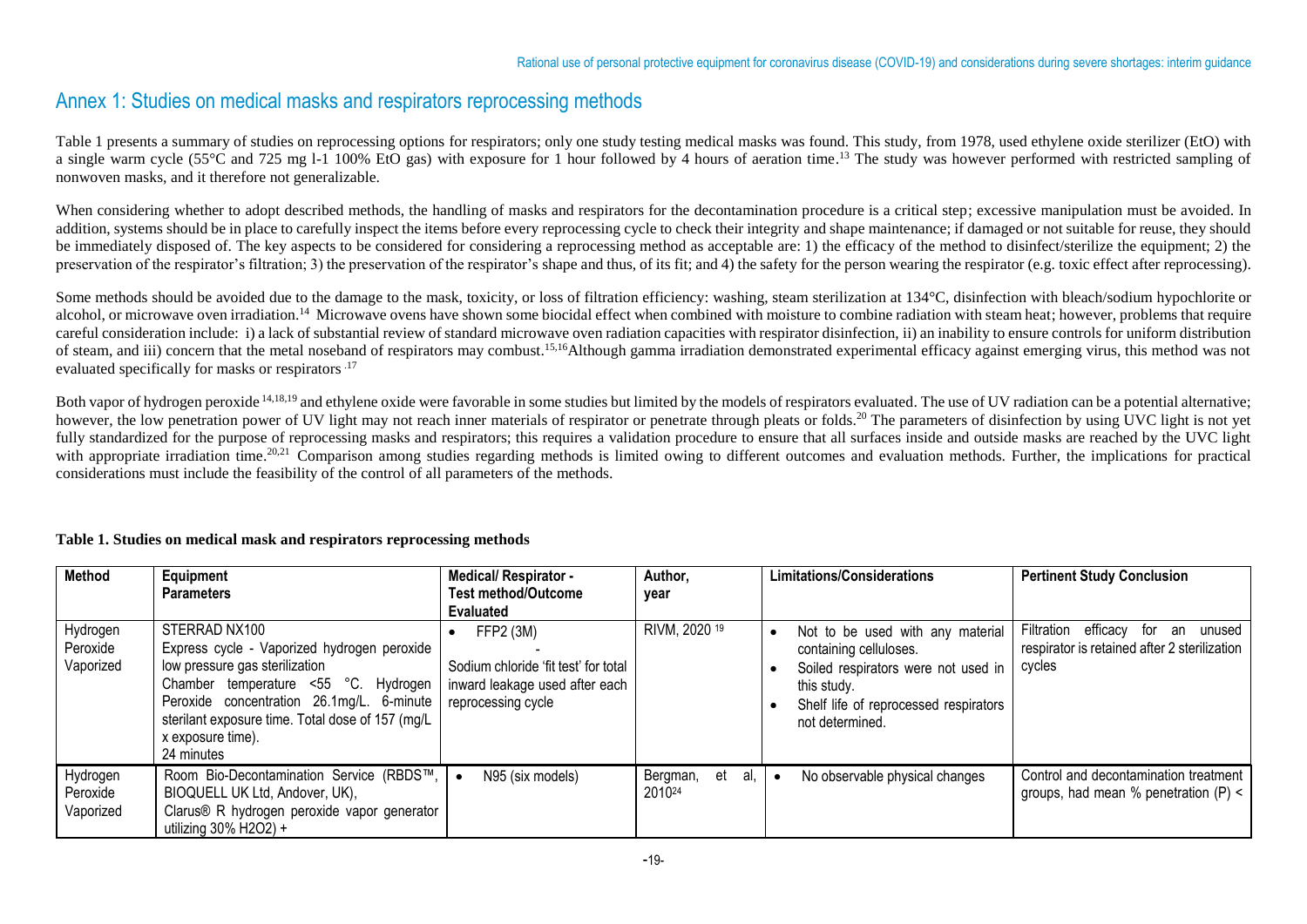|                                    | Clarus R20 aeration unit,<br>The Clarus® R was placed in a room (64 m3).<br>hydrogen<br>peroxide<br>concentration,<br>The<br>temperature, and relative humidity within the<br>room monitored: Room concentration= 8 g/m3,<br>15-min dwell, 125-min total cycle time.<br>Following exposure, the Clarus R20 aeration unit<br>was run overnight inside the room to catalytically<br>convert the hydrogen peroxide into oxygen and<br>water vapor. | •Study evaluated physical<br>appearance, odour, and<br>laboratory filtration<br>performance.<br>8130 Automated fit test<br>(NaCl aerosol)<br>•Filter air flow resistance<br>Control group: 4-hour 3x<br>submersion in deionized water |                             |                                                                                                                                                                                                                                                                                                                                                                                                                            | 4.01%, which is similar to penetration<br>levels found in untreated                                                                                                                                                               |
|------------------------------------|-------------------------------------------------------------------------------------------------------------------------------------------------------------------------------------------------------------------------------------------------------------------------------------------------------------------------------------------------------------------------------------------------------------------------------------------------|---------------------------------------------------------------------------------------------------------------------------------------------------------------------------------------------------------------------------------------|-----------------------------|----------------------------------------------------------------------------------------------------------------------------------------------------------------------------------------------------------------------------------------------------------------------------------------------------------------------------------------------------------------------------------------------------------------------------|-----------------------------------------------------------------------------------------------------------------------------------------------------------------------------------------------------------------------------------|
| Hydrogen<br>Peroxide<br>Gas plasma | STERRAD 100S Gas Plasma Sterilizer<br>55 minutes standard cycle                                                                                                                                                                                                                                                                                                                                                                                 | N95 and P100<br>Automated Filter Tester used to<br>measure initial filter aerosol<br>penetration<br>post-<br>decontamination.                                                                                                         | Viscusi et al, 2009<br>14   | Not to be used with any material<br>containing celluloses.<br>Standardized sterilization cycle<br>performed at commercial facility, not<br>by primary researcher<br>If cotton is present in head straps or<br>mask layers; they may absorb<br>hydrogen peroxide and cause the<br>STERRAD cycle to abort due to low<br>hydrogen<br>peroxide<br>vapor<br>concentration.<br>Soiled respirators were not used in<br>this study | Did not significantly affect the aerosol<br>penetration or filter airflow resistance.                                                                                                                                             |
| Hydrogen<br>Peroxide<br>Vaporized  | Bioquell Clarus C hydrogen peroxide vapor<br>qenerator<br>Generator was used in a closed chamber built<br>for the experiment.<br>Cycle: 10 min conditioning phase, 20 min<br>gassing phase at 2 g/min, 150 min dwell phase<br>at 0.5 g/min, 300 min aeration phase. Total cycle<br>duration of 480 min (8 hr).                                                                                                                                  | N95 (3M)<br>$\bullet$<br>Decontamination efficacy after<br>Geobacillus<br>inoculation of<br>stearothermophilius droplets;<br>repeated<br>50<br>aerosol<br>inoculation/decontamination<br>cycles                                       | Batelle, 2016 <sup>18</sup> | degradation in elastic<br>Some<br>$\bullet$<br>respirator straps noted following 30<br>cycles                                                                                                                                                                                                                                                                                                                              | Study showed performance of N95 FFR<br>(respirator) continued to exceed 95%<br>efficiency after 50 repeated inoculation<br>and decontamination cycles.<br>Approach allowed >50 respirators to be<br>decontaminated simultaneously |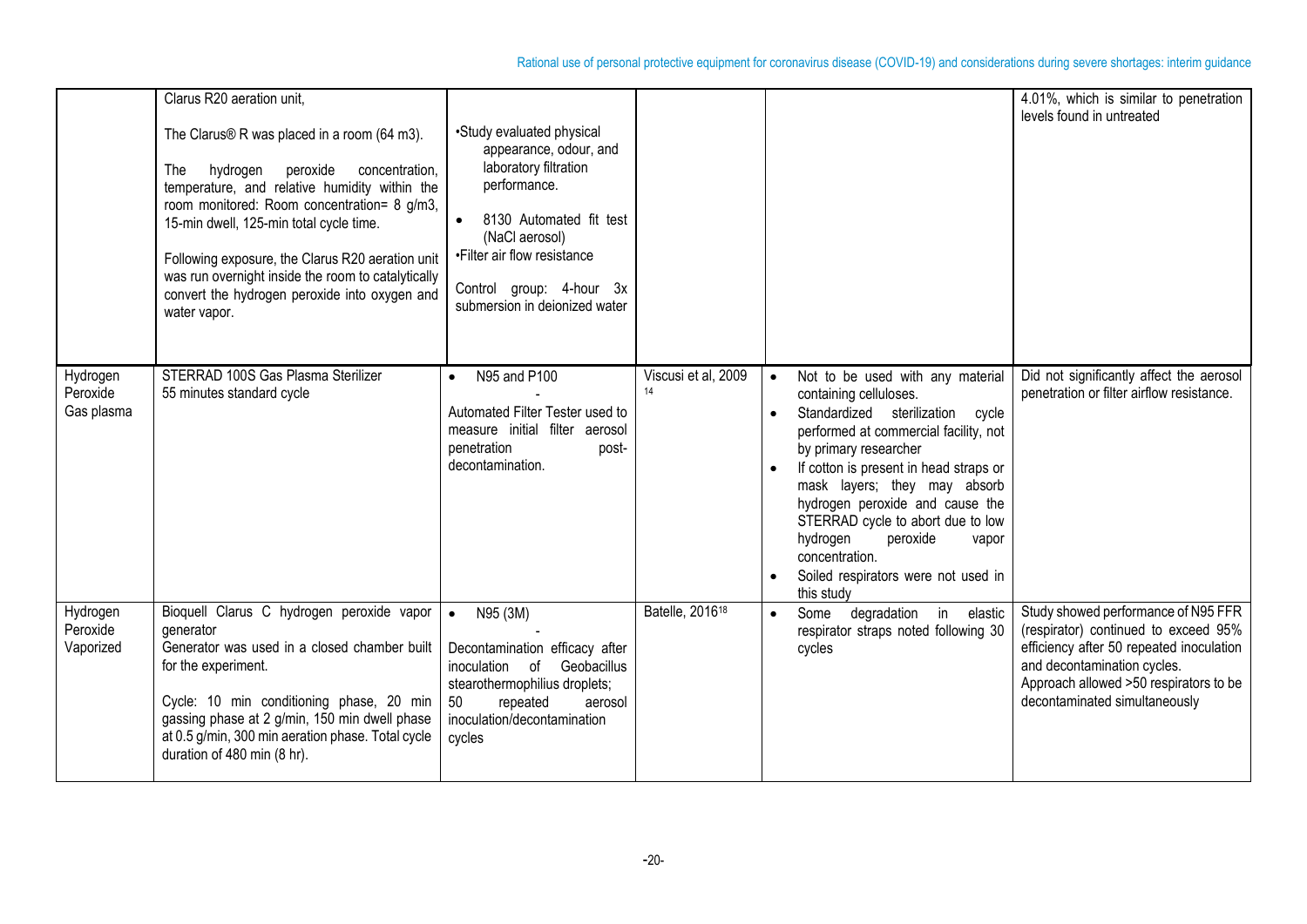| Hydrogen<br>Peroxide gas<br>plasma | 3 cycles<br>STERRAD® 100S H2O2 Gas Plasma Sterilizer<br>(Advanced Sterilization Products, Irvine,<br>CA)<br>59% Hydrogen Peroxide<br>Cycle time ~55-min (short cycle);<br>45°C-50°C.<br>Samples were packaged in Steris Vis-U-<br>Tyvek®/polypropylene-polyethylene Heat<br>Seal Sterilization pouches | N95 (six models)<br>$\bullet$<br>•Study evaluated physical<br>appearance, odour, and<br>laboratory filtration<br>performance.<br>8130 Automated fit test<br>(NaCl aerosol)<br>•Filter air flow resistance<br>Control group: 4-hour 3x<br>submersion in deionized water | et<br>Bergman<br>al,<br>201024           | $\bullet$ | Physical<br>damage<br>varied<br>by<br>treatment method.<br>No observable physical changes                                                                                     | After 3 cycles of treatments resulted in<br>mean penetration levels > 5% for four of<br>the six FFR models, which was bigger<br>than other methods and the control<br>group.                                               |
|------------------------------------|--------------------------------------------------------------------------------------------------------------------------------------------------------------------------------------------------------------------------------------------------------------------------------------------------------|------------------------------------------------------------------------------------------------------------------------------------------------------------------------------------------------------------------------------------------------------------------------|------------------------------------------|-----------|-------------------------------------------------------------------------------------------------------------------------------------------------------------------------------|----------------------------------------------------------------------------------------------------------------------------------------------------------------------------------------------------------------------------|
| Ethylene<br>Oxide                  | Steri-Vac 5XL sterilizer<br>55 °C<br>725 mg/L<br>100% ethylene oxide gas<br>1-hour exposure<br>4 hours aeration                                                                                                                                                                                        | N95 and P100<br>$\bullet$<br>Automated Filter Tester (AFT)<br>used to measure initial filter<br>aerosol penetration<br>post-<br>decontamination.                                                                                                                       | Viscusi et al, 2009<br>14                | $\bullet$ | Standardized<br>sterilization<br>cycle<br>performed at commercial facility, not<br>by primary researcher<br>5 hours processing cycle                                          | Decontamination did not affect the filter<br>filter airflow<br>Aerosol penetration,<br>resistance, or physical appearance of<br>masks in this study.                                                                       |
| Ethylene<br>Oxide                  | Gas concentration of 800 mg/L<br>60 °C<br>Relative humidity 55%<br>4 hours sterilization,<br>1-hour aeration                                                                                                                                                                                           | Medical mask<br>$\bullet$<br>(2 commercial nonwovens; 3<br>cotton gauze masks (3 layers);<br>1 gauze mask<br>%<br>Bacterial Efficiency<br>of<br>Filtration was measured for<br>of<br>bacteria<br>aerosol<br>(Staphylococcus aureus and<br>Serratia marcescens)         | Furuhashi, 1978 13                       | $\bullet$ | Standardized sterilization<br>cycle<br>performed at commercial facility, not<br>by primary researcher<br>5 hours processing cycle<br>Restricted sampling of nonwoven<br>masks | Synthetic nonwoven masks had higher<br>bacterial filtration efficiency than cotton<br>or gauze masks<br>There was no difference in the bacterial<br>filtration efficiency after sterilization of<br>nonwoven medical masks |
| Ethylene<br>oxide                  | Amsco® Eagle® 3017<br>100% Ethylene oxide sterilizer/Aerator (STERIS<br>Corp., Mentor, OH)<br>55°C; 1-hour exposure (736.4 mg/L) followed by<br>12-hour aeration.<br>Samples were packaged in Steris Vis-U-<br>Tyvek®/polypropylene-polyethylene                                                       | N95 (six models)<br>$\bullet$<br>•Study evaluated physical<br>appearance, odour, and<br>laboratory filtration<br>performance.<br>$\bullet$<br>8130 Automated fit test<br>(NaCl aerosol)                                                                                | Bergman,<br>et al,<br>2010 <sup>24</sup> | $\bullet$ | No observable physical changes                                                                                                                                                | Control and decontamination treatment<br>groups, had mean % of penetration (P)<br>< 4.01%, which is similar to penetration<br>levels found in untreated                                                                    |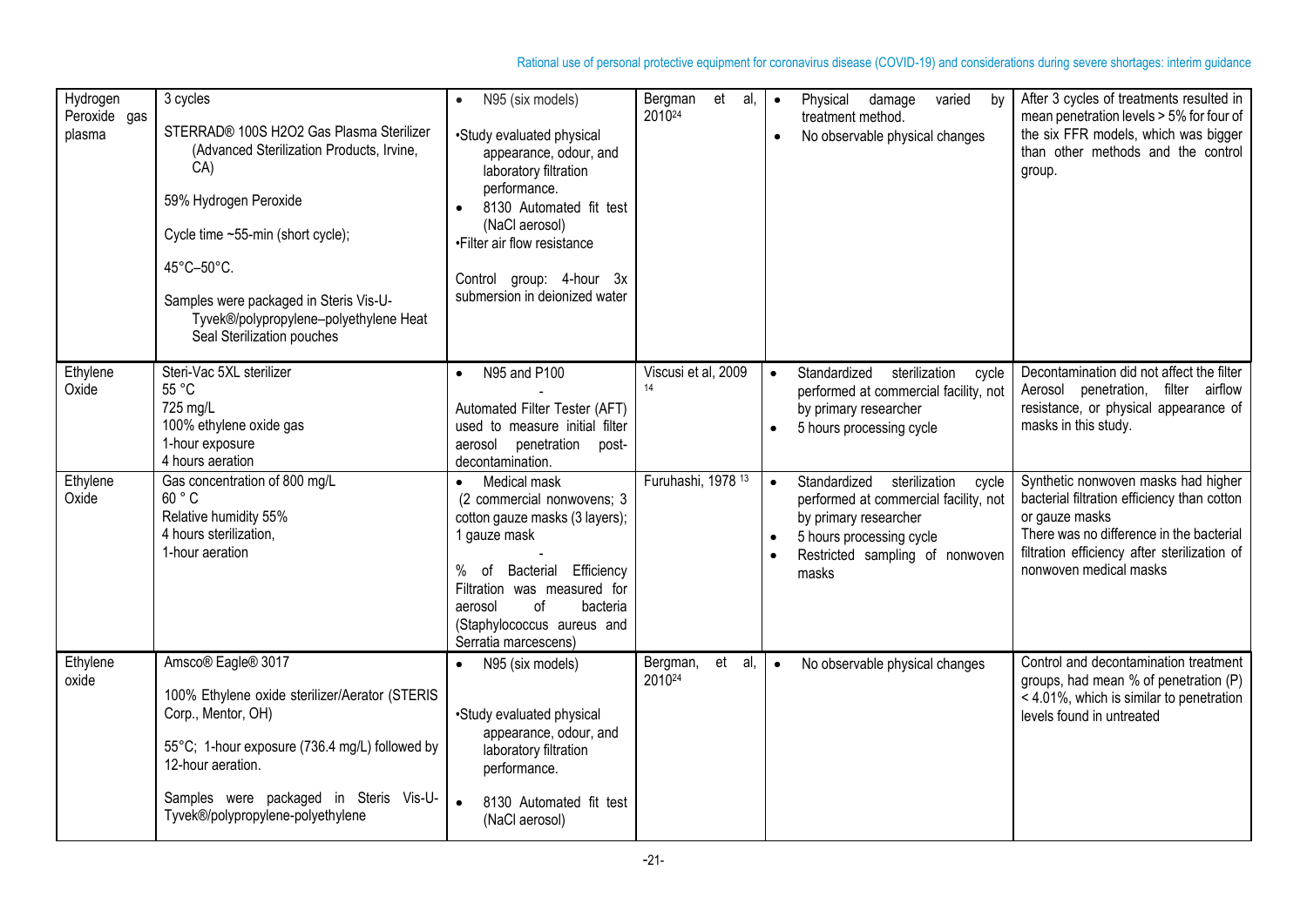|                                           |                                                                                                                                                                                                                                                                                                                                             | •Filter air flow resistance<br>Control group: 4-hour 3x<br>submersion in deionized water                                                                                                                                  |                            |                                     |                                                                                                                                                                                                                                                                                                                                            |                                                                                                                                                                                                                                                   |
|-------------------------------------------|---------------------------------------------------------------------------------------------------------------------------------------------------------------------------------------------------------------------------------------------------------------------------------------------------------------------------------------------|---------------------------------------------------------------------------------------------------------------------------------------------------------------------------------------------------------------------------|----------------------------|-------------------------------------|--------------------------------------------------------------------------------------------------------------------------------------------------------------------------------------------------------------------------------------------------------------------------------------------------------------------------------------------|---------------------------------------------------------------------------------------------------------------------------------------------------------------------------------------------------------------------------------------------------|
| <b>Ultraviolet</b><br>irradiation         | SterilGARD III model SG403A<br>A low-pressure mercury arc lamp (5.5 mg Hg;<br>lamp type, TUV 36TS 4P SE; lamp<br>voltage, 94 Volts; lamp wattage, 40 Watts;<br>wavelength, 253.7 nm)<br>5-hour irradiation time<br>Final doses:<br>Low 4.32-5.76 J/cm <sup>2</sup><br>$\bullet$<br>High: >7.20 J/cm <sup>2</sup><br>$\bullet$               | N95 (Honeywell)<br>Respirator masks uniformly<br>loaded with nebulized MS2<br>droplets generated with six-jet<br>Collison nebulizer. Coupons<br>were cut from respirator masks<br>for viral detection.                    | Vo et al, 2009 20          |                                     | Author mentions potential limitation<br>of pleats or folds in the respirator for<br>UV light penetration<br>Efficacy demonstrated only for<br>decontamination of single virus<br>(MS2) in study                                                                                                                                            | Low UV irradiation doses resulted in<br>3.00- to 3.16-log reductions<br>Higher UV irradiation doses resulted in<br>no detectable MS2 virus in this study.                                                                                         |
| <b>Ultraviolet</b><br>irradiation<br>(UV) | Sterilgard III laminar flow cabinet (The Baker<br>Company, Sanford, ME, USA) fitted with a 40-W<br>UV-C light (average UV intensity experimentally<br>measured to range from 0.18 to 0.20 mW cm2).<br>Fifteen-minute exposure to each side (outer and<br>inner)<br>Final doses: 176-181 mJ/cm <sup>2</sup> exposure to each<br>side of FFR. | $\bullet$ 9 FFR models<br>Model 8130<br>Automated Filter Tester used to<br>measure initial filter aerosol<br>penetration<br>post-<br>decontamination, filter airflow<br>resistance<br>physical<br><b>or</b><br>appearance | Viscusi et al, 2009<br>14  |                                     | Limited by the available working<br>surface area of a biosafety cabinet<br>equipped with a UV-C source or<br>other area being irradiated by a UV<br>source.                                                                                                                                                                                | the treatment did not affect the filter<br>aerosol penetration, filter airflow<br>resistance, or physical appearance of<br>the FFRs.                                                                                                              |
| Ultraviolet<br>irradiation<br>(UV)        | 15-W UV-C (254-nm wavelength) lamp<br>Height of 25 cm above the cabinet's working<br>surface<br>Irradiance range: 1.6 to 2.2 mW/cm <sup>2</sup> (milliWatts<br>per square centimeter)<br>15 min exposure on external panel of respirator<br>Final dose: 1.8 J/cm <sup>2</sup>                                                               | • $N95 (3M)$<br>Quantitative<br>real-time<br>chain<br>reaction<br>polymerase<br>(qRT-PCR) for decontamination<br>efficiency of H5N1 virus<br>NaCl penetration with 0.3µm<br>particle size                                 | Lore et al, 2012 16        |                                     | Study<br>did<br>not<br>examine<br>decontamination effect on the straps<br>or nose clip of the two respirators                                                                                                                                                                                                                              | qRT-PCR indicated decontamination<br>resulted in lower levels of detectable<br>viral RNA compared with other two<br>methods (microwave-generated steam<br>and moist heat)<br>Filtration efficiency was maintained with<br><5% penetration of NaCl |
| <b>Ultraviolet</b><br>irradiation<br>(UV) | A 120-cm, 80-W UV-C (254 nm, (nanometer)<br>lamp was adjusted to a height of 25 cm.<br>The range of UV to which the FFR was exposed<br>varied from 1.6 mW/cm <sup>2</sup> to 2.2 mW/cm <sup>2</sup> (Joules<br>per square centimeter)<br>Final dose: 1.8 J/cm <sup>2</sup> (Joules per square<br>centimeter)<br>15 Minutes                  | N95<br>$\bullet$<br>Laboratory applied H1N1 added<br>to exterior surface of respirator.<br>Circular coupons were cut from<br>respirator and placed in medium<br>to detect viable H1N1 in TCID <sub>50</sub><br>assay.     | Heimbuch et al,<br>2011 15 | $\bullet$<br>$\bullet$<br>$\bullet$ | Two instances in which viable virus<br>were recovered in study can possibly<br>be attributed to mask shielding<br>Authors note that hundreds of FFR<br>models exist but only 6 FFR were<br>tested in study; other FFRs may<br>perform differently<br>demonstrated<br>Efficacy<br>for<br>decontamination of single virus<br>(H1N1) in study | Average log reduction of 4.69, virus<br>reduced to values below the detection<br>limit with no obvious signs of<br>deterioration or deformation.                                                                                                  |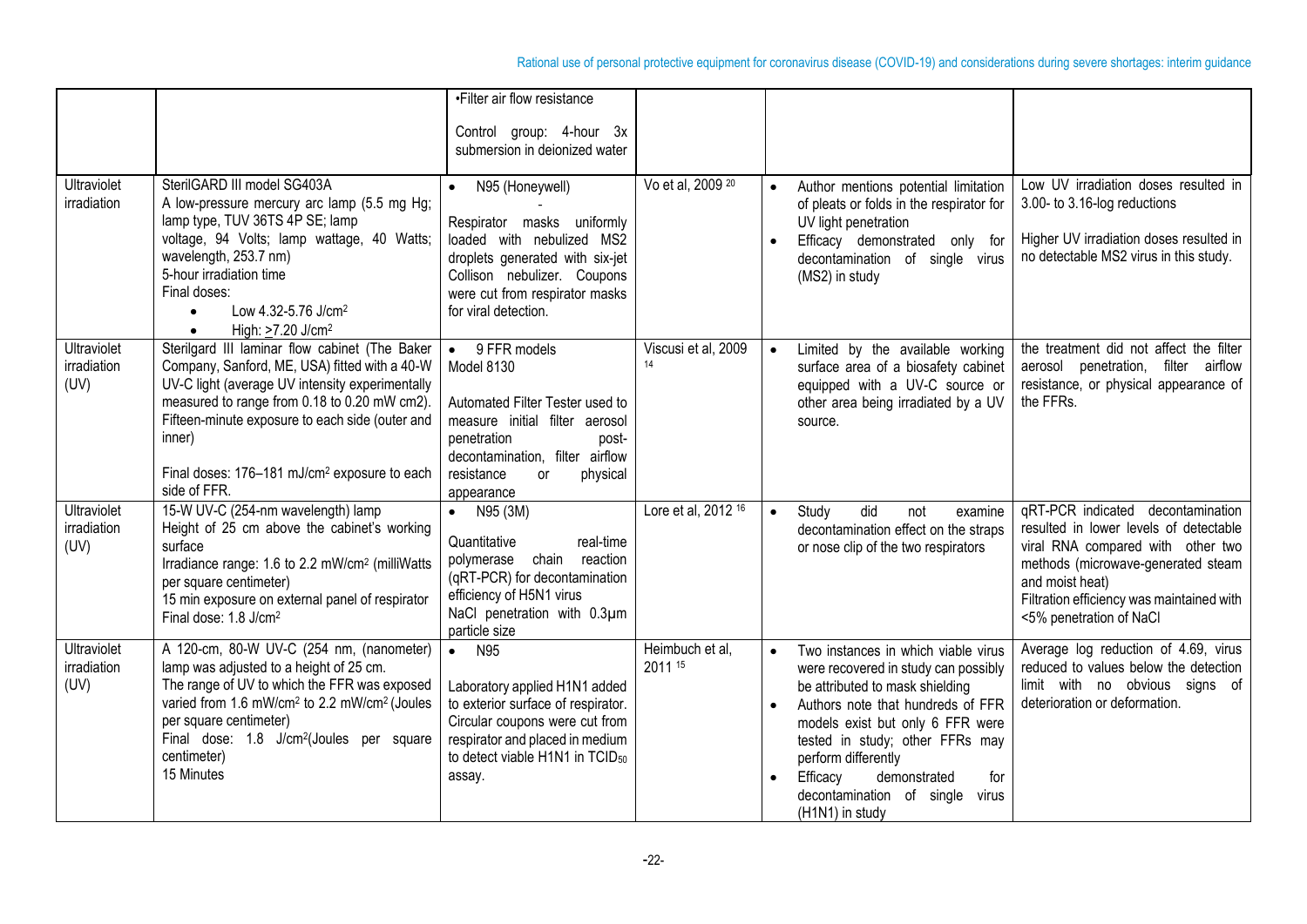| Ultraviolet<br>irradiation<br>(UV) | FFRs were placed on a laboratory stand inside<br>a Sterilgard III laminar flow cabinet, fitted with a<br>40 W UV-C bulb.<br>Intensity 1.8 mW/cm <sup>2</sup> measured with a UVX<br>Digital Radiometer with model UVX-25 sensor<br>(254 nm filter).<br>15 min exposure to outer side of FFR<br>Final dose; 1.6-2.0 mW/cm <sup>2</sup>                                                                                                                                                                                                                                                         | N95<br>(fluid<br>Surgical<br>resistance N95): 3M 1860,<br>3M 1870, KC PFR95-270<br>(46767)<br>Respirator fit AND face<br>leakage<br>seal<br>were<br>10<br>with<br>measured<br>participants<br>using<br><b>PORTACOUNT®</b><br>Plus<br>Model 8020A Respirator<br>Fit Tester with an N95<br>Companion™ Model 8095<br>accessory                                                   | Bergman et al,<br>201125         | $\bullet$<br>$\bullet$ | Study use an abbreviated fit-test<br>protocol, only three FFR models, and<br>a small group ( $n = 10$ ) of respirator<br>test subjects per FFR model.<br>Subjects wore their FFRs for a<br>shorter total test time of $~5$ min<br>(which<br>includes<br>the<br>3-min<br>acclimatization period) using the<br>modified protocol compared with the<br>standard OSHA-accepted protocol<br>$(-12 \text{ min})$ | Respirator<br>fit<br>maintained<br>was<br>three<br>decontamination<br>throughout<br>cycles<br>alternating<br>four<br>with<br>donning/doffing cycles.<br>Face seal leakage<br>value<br>was<br>maintained at below 1%                                                           |
|------------------------------------|-----------------------------------------------------------------------------------------------------------------------------------------------------------------------------------------------------------------------------------------------------------------------------------------------------------------------------------------------------------------------------------------------------------------------------------------------------------------------------------------------------------------------------------------------------------------------------------------------|-------------------------------------------------------------------------------------------------------------------------------------------------------------------------------------------------------------------------------------------------------------------------------------------------------------------------------------------------------------------------------|----------------------------------|------------------------|------------------------------------------------------------------------------------------------------------------------------------------------------------------------------------------------------------------------------------------------------------------------------------------------------------------------------------------------------------------------------------------------------------|-------------------------------------------------------------------------------------------------------------------------------------------------------------------------------------------------------------------------------------------------------------------------------|
| Ultraviolet<br>irradiation<br>(UV) | Custom UV device made of polished aluminum<br>measuring 40-in L $\times$ 16-in W $\times$ 13-in H with a<br>tunnel extension measuring 18-in L × 8-in W ×<br>6-in H.<br>Eight 32-in 254-nm UV-C bulbs with an<br>irradiance of 0.39 W/cm2 at 1 m to deliver a UV<br>dose of 1 J/cm2 in ~1 minute.<br>A sliding wire mesh rack was used to position<br>the FFR during UV treatment. Air circulation<br>system with high-airflow fans.<br>Mean UV dose per FFR $1.1 \pm 0.1$ J/cm2, mean<br>temperature $21^{\circ}C \pm 2^{\circ}C$ , mean relative humidity<br>48% ± 6% within the UV device. | N95 (3M, Alpha Protech,<br>Kimberly-Clark<br>Gerson<br>Moldex, Precept Prestige<br>Ameritech, Sperian, U.S.<br>Safety)<br>Study artificially contaminated<br>N95 with<br>H1N1 influenza.<br>Artificial saliva (mucin buffer)<br>and artificial skin oil (sebum)<br>were applied directly over<br>influenza<br>contamination.<br>Coupons cut from mask for viral<br>detection. | Mills, et al, 2018 <sup>22</sup> | $\bullet$              | Study conducted at 100x theoretical<br>highest real-world respirator viral<br>contamination levels estimated in<br>other studies.                                                                                                                                                                                                                                                                          | Mean log reduction ranged from 1.25-<br>4.64 log TCID <sub>50</sub> for sebum-soiled<br>facepieces<br>and<br>0.08-4.40 log TCID <sub>50</sub> for sebum-soiled<br>straps.                                                                                                     |
| Ultraviolet<br>irradiation<br>(UV) | Ultraviolet light with a primary wavelength of 254<br>$nm$ (UV-C)<br>Custom-made chamber of 91 cm × 31 cm × 64<br>cm high chamber.<br>Two 15-Watt T-150 254 nm UV-C lamps in a<br>reflective housing lined with black felt.<br>UV doses from 120-950 J/cm <sup>2</sup> (coupons) and<br>590-2360 J/cm <sup>2</sup> (straps)                                                                                                                                                                                                                                                                   | Four models of N95 (3M,<br>Middleboro,<br>Gerson,<br>Kimberley & Clark)<br>37mm coupons were punched +<br>2 straps from each respirator<br>Determination<br>filter<br>0f<br>penetration and flow resistance<br>before and after exposure to UV                                                                                                                                | Lindsley, et al,<br>2015 21      | $\bullet$              | Study found dramatic differences in<br>the bursting strength of the layered<br>materials that make up the respirator<br>Study tested exterior of respirators,<br>not interior but estimates this would<br>require a high dose UV to penetrate<br>to inside layers and would require<br>testing the specific respirator used                                                                                | UV exposure led to small increase in<br>particle penetration (1.25%) at UV<br>doses from 120-950 J/cm2 with little to<br>no effect on flow resistance.<br>Some degradation of the elastic straps<br>used in different respirator designs<br>when exposed to higher UV levels. |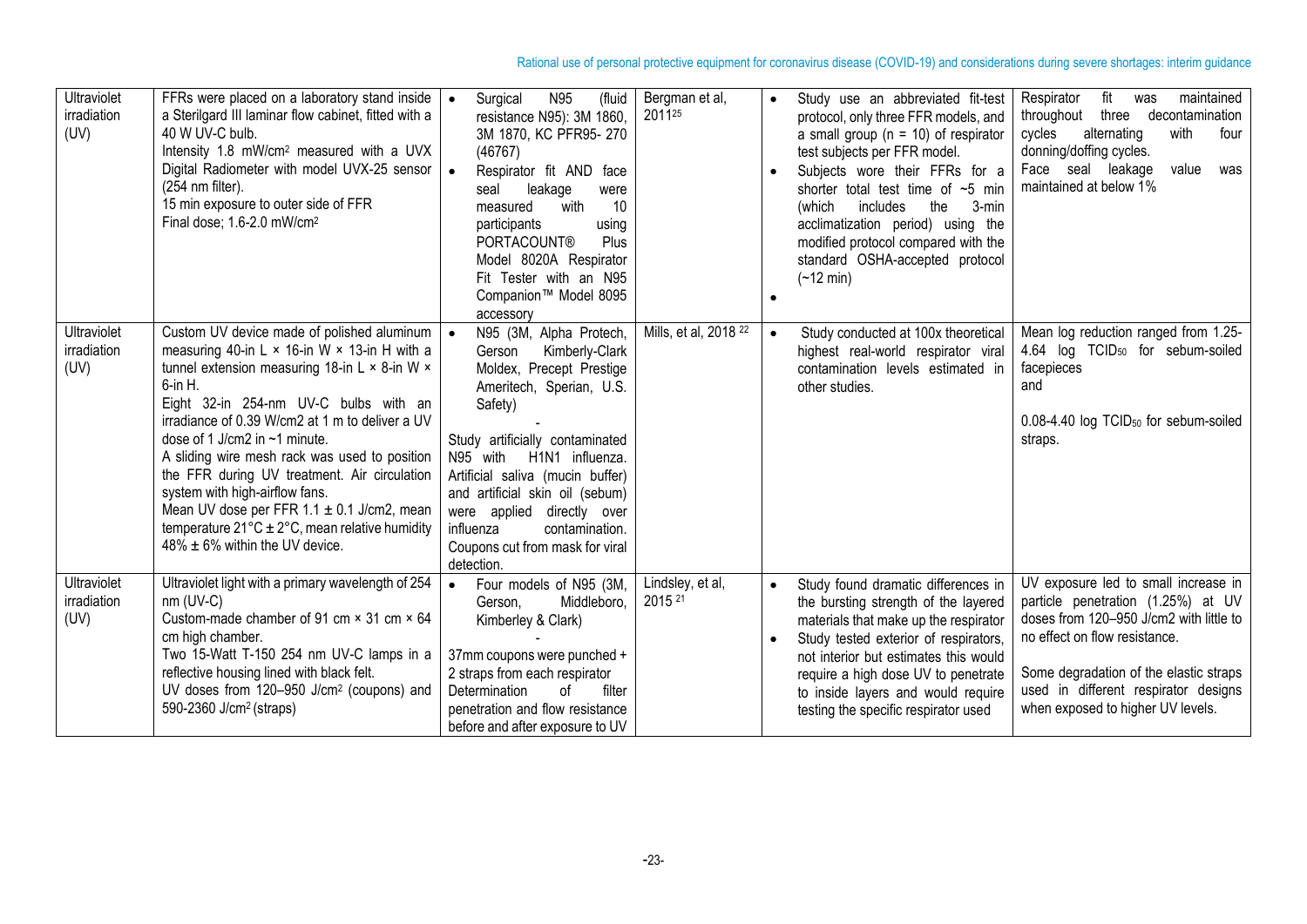| Ultraviolet<br>irradiation<br>(UV) | Mineralight® XX-20S 20-W UV bench lamp<br>Average UV output of $4.2 \pm 0.0$ mW/cm2<br>Effective UVGI dose of 1 × 106 µJ/cm2<br>A laboratory-scale UVGI was built for the<br>purpose                                                                                                                                                        | N95 - 15 models (3M,<br>Kimberley Clark, Moldex,<br>Precept, Gerson, Sperian,<br>US Safety, Alpha Protect,<br>Prestige Ameritech)<br>Influenza; MERS-CoV, SARS-<br>$CoV-1$ .<br>Presence of either artificial<br>saliva or artificial skin oil<br>50% tissue culture infectious<br>dose per mL (TCID50/mL) | Heimbuch, 2019 23                 | $\bullet$ | Decontamination the presence of<br>soiling agents on N95 can be<br>effective but is dependent on the<br>material being treated.<br>The shapes of respirators, their<br>materials, and UV light arrangement<br>affect<br>significantly<br>can<br>decontamination efficacy | UV dose of 1 J/cm2 was found to be the<br>minimum dose providing maximum<br>disinfection<br>Up to 20 cycles of UV treatment<br>(approximately 1 J/cm2 per cycle) does<br>not have a meaningfully significant<br>effect on, fit, air flow resistance, or<br>particle |
|------------------------------------|---------------------------------------------------------------------------------------------------------------------------------------------------------------------------------------------------------------------------------------------------------------------------------------------------------------------------------------------|------------------------------------------------------------------------------------------------------------------------------------------------------------------------------------------------------------------------------------------------------------------------------------------------------------|-----------------------------------|-----------|--------------------------------------------------------------------------------------------------------------------------------------------------------------------------------------------------------------------------------------------------------------------------|---------------------------------------------------------------------------------------------------------------------------------------------------------------------------------------------------------------------------------------------------------------------|
| Ultraviolet<br>irradiation<br>(UV) | UV Bench Lamp (UV-C, 254 nm, 40 W), Model<br>XX-40S (UVP, LLC, Upland, CA).<br>The UV intensity; mean of 27 measurements over<br>the rectangular area used at the surface of the<br>hood using a UVX Digital Radiometer with a<br>model UVX-25 Sensor (254 nm filter)<br>45-min exposure at intensity 1.8 mW/cm2<br>(UVP, LLC, Upland, CA). | N95 (six models)<br>$\bullet$<br>•Study evaluated physical<br>appearance, odour, and<br>laboratory filtration<br>performance.<br>8130 Automated fit test<br>$\bullet$<br>(NaCl aerosol)<br>•Filter air flow resistance                                                                                     | Bergman<br>et<br>al,<br>201024    | $\bullet$ | No observable physical changes                                                                                                                                                                                                                                           | Control and decontamination treatment<br>groups, had mean $%P < 4.01%$ , which<br>is similar to penetration levels found in<br>untreated                                                                                                                            |
| Ultraviolet<br>irradiation<br>(UV) | Sterigard cabinet flow cabinet (The Baker<br>Company, Sanford, Maine fitte with 40 W UV-C<br>Bulb, intensity 1.8mW/cm2, 245nm<br>Total exposure 30min (15 min each FFR side)                                                                                                                                                                | FFR (6 model, 3M,<br>$\bullet$<br>Moldex, Kimberley Clark)<br>Phase 1: fit test to identify fit<br>factor<br>Phase 2:<br>Physically<br>for<br>examined<br>degradation and smell                                                                                                                            | Viscusi et al, 2011 <sup>26</sup> | $\bullet$ | Each FFR model is constructed<br>uniquely, which may affect the<br>impact that decontamination has on<br>that model.<br>No physical damage<br>One subject reported strong odour<br>The MDFF were lower than the<br>control depending on the model                        | No significant changes in fit, odour<br>detection, comfort, or donning difficulty<br>with each of the six models.                                                                                                                                                   |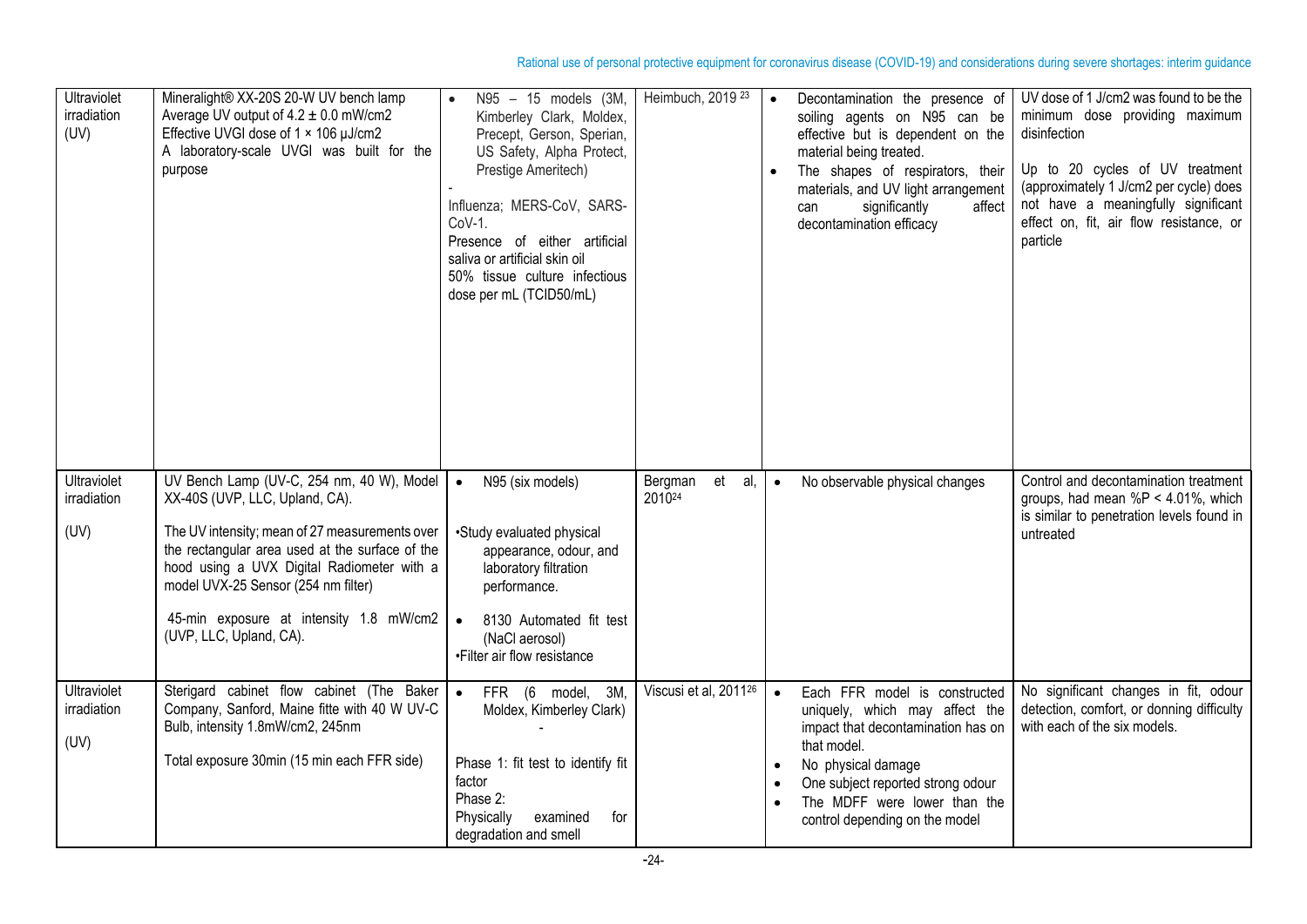|                             |                                                                                                                                                                                                                                                                                                                                                                        | Multidonning<br>fit-test<br>procedure - metal nose bridge<br>was return to the original<br>position - multidonning fit<br>factor (MDFF)<br>10 subjects x 6 FFR models x<br>4 treatment<br>Subjective questionnaires<br>Standard visual analog scale                                                                                               |                                |                                                                                                                                                                                                                                                                                                                                                                                                                                                                                          |                                                                                                                                                                                                                                                                                                                                                           |
|-----------------------------|------------------------------------------------------------------------------------------------------------------------------------------------------------------------------------------------------------------------------------------------------------------------------------------------------------------------------------------------------------------------|---------------------------------------------------------------------------------------------------------------------------------------------------------------------------------------------------------------------------------------------------------------------------------------------------------------------------------------------------|--------------------------------|------------------------------------------------------------------------------------------------------------------------------------------------------------------------------------------------------------------------------------------------------------------------------------------------------------------------------------------------------------------------------------------------------------------------------------------------------------------------------------------|-----------------------------------------------------------------------------------------------------------------------------------------------------------------------------------------------------------------------------------------------------------------------------------------------------------------------------------------------------------|
| Moist<br>heat<br>incubation | Caron model 6010 laboratory incubator (Marietta,<br>OH)<br>30-min incubation at 60°C, 80% relative humidity<br>Following the first incubation, the samples were<br>removed from the incubator and air-dried<br>overnight. Following the second and third<br>incubations, samples were removed from the<br>incubator and air-dried for 30 min with the aid of<br>a fan. | N95 (six models)<br>$\bullet$<br>•Study evaluated physical<br>appearance, odour, and<br>laboratory filtration<br>performance.<br>$\bullet$<br>8130 Automated fit test<br>(NaCl aerosol)<br>•Filter air flow resistance<br>Control group: 4-hour 3x<br>submersion in deionized water                                                               | et<br>al.<br>Bergman<br>201024 | Some samples to experience partial<br>$\bullet$<br>separation of the inner foam nose<br>cushion from the FFR<br>Possible sparking during microwave<br>heating caused by the metallic FFR nose<br>bands.                                                                                                                                                                                                                                                                                  | Control and decontamination treatment<br>groups, had mean $%P < 4.01%$ , which<br>is similar to penetration levels found in<br>untreated                                                                                                                                                                                                                  |
| Heat<br>Moist<br>Incubation | 15 min incubation at 60 °C (upper temp. limit),<br>80% relative humidity in a Caron model 6010<br>laboratory incubator                                                                                                                                                                                                                                                 | N95<br>(fluid<br>$\bullet$<br>Surgical<br>3M<br>N95):<br>resistance<br>1860, 3M 1870, KC<br>PFR95-270 (46767)<br>Respirator fit AND face<br>leakage<br>seal<br>were<br>10<br>with<br>measured<br>participants<br>using<br><b>PORTACOUNT®</b><br>Plus<br>Model 8020A Respirator<br>Fit Tester with an N95<br>Model<br>Companion™<br>8095 accessory | Bergman et al,<br>201125       | Study utilized an abbreviated fit test<br>$\bullet$<br>protocol, only three FFR models and<br>a small group ( $n = 10$ ) of respirator<br>test subjects per FFR model.<br>Subjects wore their FFRs for a<br>shorter total test time of $\sim$ 5 min<br>(which includes the<br>3 min<br>acclimatization period) using the<br>modified protocol compared to the<br>standard OSHA-accepted protocol<br>$(-12 \text{ min})$<br>MHI decontamination cycle was<br>shorter than previous study. | Slight separation of the inner foam<br>nose cushion was not exacerbated<br>with multiple MHI treatments compared<br>to a single treatment.<br>Respirator fit was<br>maintained<br>throughout three MHI decontamination<br>cycles<br>alternating<br>with<br>four<br>donning/doffing cycles.<br>Face seal leakage<br>value<br>was<br>maintained at below 1% |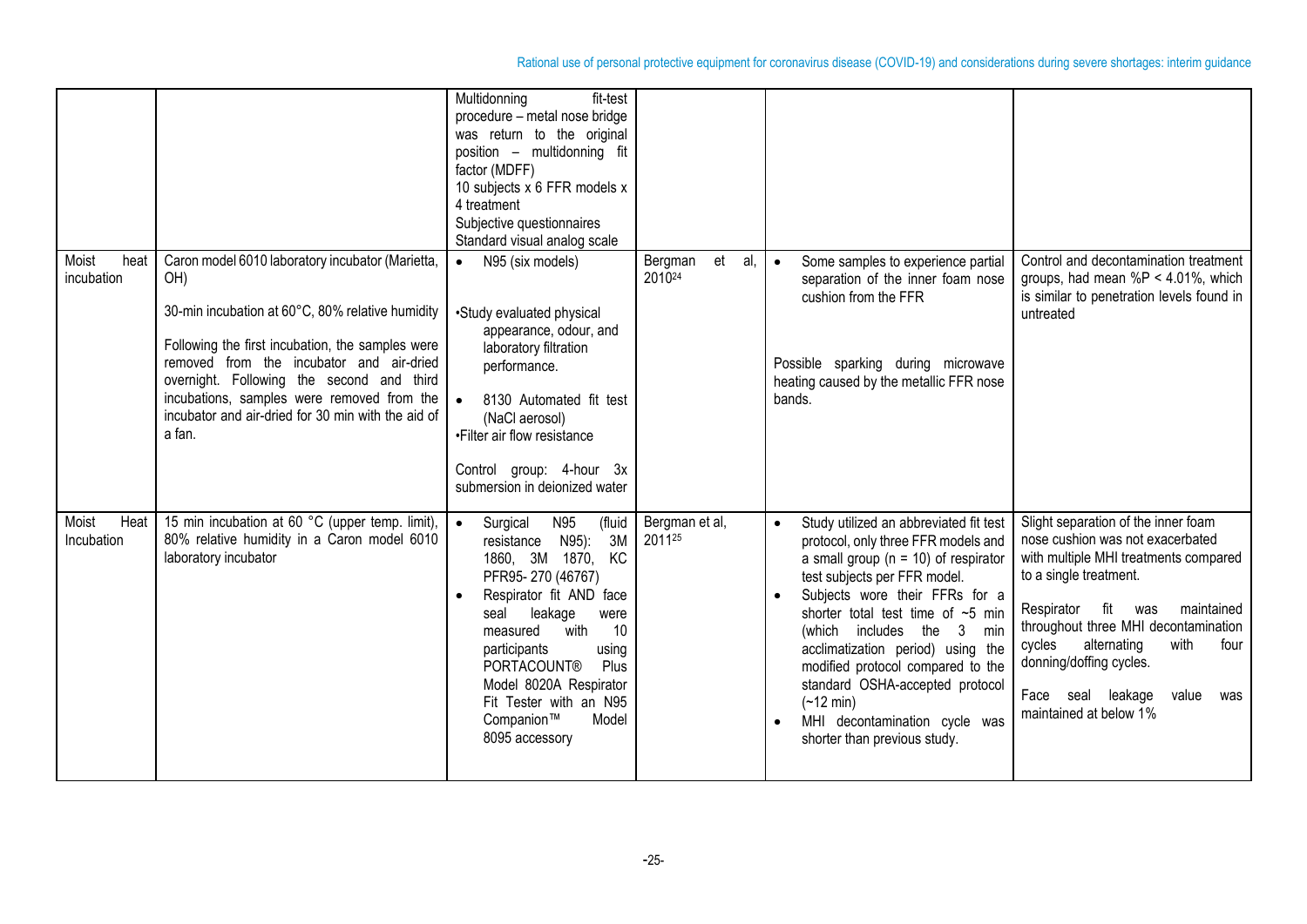| Moist<br>heat<br>incubation | Caron Model 6010 laboratory incubator (Marietta,<br>Ohio= | model, 3M,<br>FFR (6<br>Moldex, Kimberley Clark) | Viscusi et al, 2011 <sup>26</sup> | Each FFR model is constructed<br>uniquely, which may affect the | No significant changes in fit, odour<br>detection, comfort, or donning difficulty |
|-----------------------------|-----------------------------------------------------------|--------------------------------------------------|-----------------------------------|-----------------------------------------------------------------|-----------------------------------------------------------------------------------|
|                             |                                                           |                                                  |                                   | impact that decontamination has on                              | with each of the six models.                                                      |
|                             | 60°C, 30 min, 80% relative humidity.                      | Phase 1: fit test to identify fit                |                                   | that model.                                                     |                                                                                   |
|                             |                                                           | factor                                           |                                   | Any physical damage or strong                                   |                                                                                   |
|                             |                                                           | Phase 2:                                         |                                   | odour                                                           |                                                                                   |
|                             |                                                           | Physically<br>for<br>examined                    |                                   | The MDFF were lower than the                                    |                                                                                   |
|                             |                                                           | degradation and smell                            |                                   | control depending on the mode                                   |                                                                                   |
|                             |                                                           | Multidonning fit test procedure                  |                                   |                                                                 |                                                                                   |
|                             |                                                           | - metal nose bridge was return                   |                                   |                                                                 |                                                                                   |
|                             |                                                           | to the original position $-$                     |                                   |                                                                 |                                                                                   |
|                             |                                                           | multidonning fit factor (MDFF)                   |                                   |                                                                 |                                                                                   |
|                             |                                                           | 10 subjects x 6 FFR models x                     |                                   |                                                                 |                                                                                   |
|                             |                                                           | 4 treatment                                      |                                   |                                                                 |                                                                                   |
|                             |                                                           | Subjective questionnaires                        |                                   |                                                                 |                                                                                   |
|                             |                                                           | Standard visual analog scale                     |                                   |                                                                 |                                                                                   |

TCID50 = 50% tissue culture infectious dose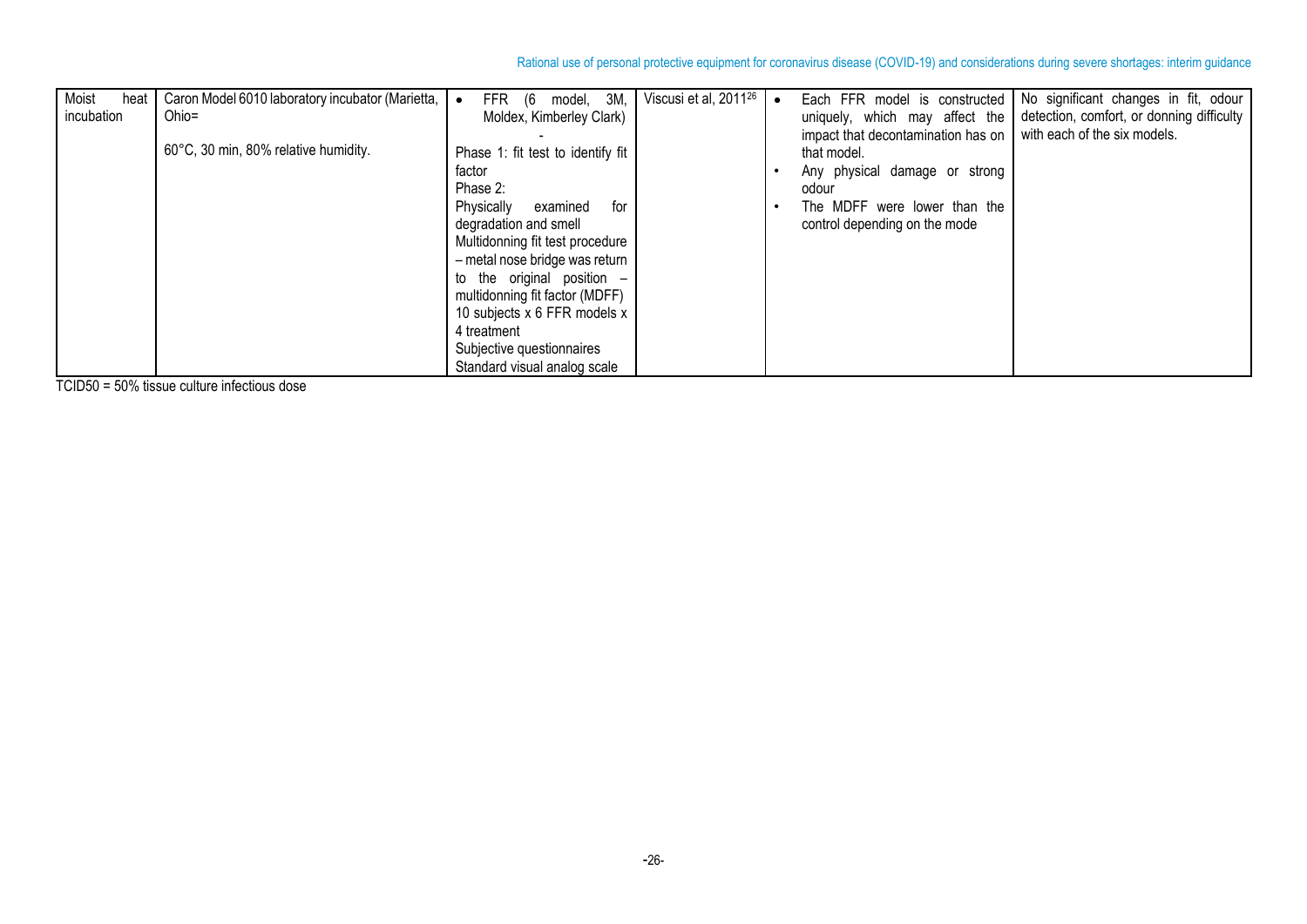## **References**

- 1. Tran, K., Cimon, K., Severn, M., Pessoa-Silva, C. L., & Conly, J. (2012). Aerosol generating procedures and risk of transmission of acute respiratory infections to healthcare workers: a systematic review. PloS one, 7(4). <https://www.ncbi.nlm.nih.gov/pmc/articles/PMC3338532/>
- 2. [Infection prevention and control during health care when novel coronavirus \(nCoV\) infection is suspected.](https://www.who.int/publications-detail/infection-prevention-and-control-during-health-care-when-novel-coronavirus-(ncov)-infection-is-suspected-20200125) Interim Guidance. Geneva: World Health Organization; 2020.
- 3. [Standard precautions in health care.](https://euc-word-edit.officeapps.live.com/we/1.%09https:/www.who.int/docs/default-source/documents/health-topics/standard-precautions-in-health-care.pdf?sfvrsn=7c453df0_2) Geneva: World Health Organization; 2007 (accessed 2 April 2020).
- 4. [Infection prevention and control of epidemic-and pandemic-prone acute respiratory infections in health care.](https://apps.who.int/iris/bitstream/handle/10665/112656/9789241507134_eng.pdf;jsessionid=BE25F8EAA4F631126E78390906050313?sequence=1) Geneva: World Health Organization; 2014 (accessed 27 February 2020).
- 5. [Telemedicine: opportunities and developments in Member States: report on the second global survey on eHealth.](https://apps.who.int/iris/handle/10665/44497) Geneva: World Health Organization; 2009 (Global Observatory for eHealth Series, 2 (accessed 27 February 2020).
- 6. [Home care for patients with COVID-19 presenting with mild symptoms and management of their contacts: interim](https://www.who.int/publications-detail/home-care-for-patients-with-suspected-novel-coronavirus-(ncov)-infection-presenting-with-mild-symptoms-and-management-of-contacts)  [guidance.](https://www.who.int/publications-detail/home-care-for-patients-with-suspected-novel-coronavirus-(ncov)-infection-presenting-with-mild-symptoms-and-management-of-contacts) Geneva: World Health Organization; 2020 (accessed 27 February 2020).
- 7. [Advice on the use of masks in the community, during home care, and in health care settings in the context of COVID-19:](https://www.who.int/publications-detail/advice-on-the-use-of-masks-in-the-community-during-home-care-and-in-healthcare-settings-in-the-context-of-the-novel-coronavirus-(2019-ncov)-outbreak) interim guidance (accessed 27 February 2020).
- 8. van Doremalen N, Bushmaker T, Morris DH et al. Aerosol and Surface Stability of SARS-CoV-2 as Compared with SARS-CoV-1. N Engl J Med. 2020 Mar 17. doi: 10.1056/NEJMc2004973.
- 9. [Laboratory biosafety guidance related to coronavirus disease 2019 \(COVID-19\).](https://euc-word-edit.officeapps.live.com/we/Laboratory%20biosafety%20guidance%20related%20to%20coronavirus%20disease%202019%20(COVID-19)) Geneva: World Health Organization; 2020 (accessed 2 April 2020).
- 10. MacIntyre, C. R., Seale, H., Dung, T. C., Hien, N. T., Nga, P. T., Chughtai, A. A., Rahman, B., Dwyer, D. E., & Wang, Q. (2015). A cluster randomised trial of cloth masks compared with medical masks in healthcare workers. BMJ Open, 5(4), e006577.<https://doi.org/10.1136/bmjopen-2014-006577>
- 11. Neupane, B. B., Mainali, S., Sharma, A., & Giri, B. (2019). Optical microscopic study of surface morphology and filtering efficiency of face masks. PeerJ, 7, e7142.<https://www.ncbi.nlm.nih.gov/pmc/articles/PMC6599448/>
- 12. Chughtai, A. A., Seale, H., & MacIntyre, C. R. (2013). Use of cloth masks in the practice of infection control—evidence and policy gaps. Int J Infect Control, 9(3).
- 13. Furuhashi, M. (1978). A study on the microbial filtration efficiency of surgical face masks--with special reference to the non-woven fabric mask. The Bulletin of Tokyo Medical and Dental University, 25(1), 7–15. <https://www.ncbi.nlm.nih.gov/pubmed/343940>
- 14. Viscusi, D., Bergman, M., Elmer, B., & Shaffer, R. (2009). Evaluation of Five Decontamination Methods for Filtering Facepiece Respirators. The Annals of Occupational Hygiene.<https://doi.org/10.1093/annhyg/mep070>
- 15. Heimbuch, B. K., Wallace, W. H., Kinney, K., Lumley, A. E., Wu, C.-Y., Woo, M.-H., & Wander, J. D. (2011). A pandemic influenza preparedness study: Use of energetic methods to decontaminate filtering facepiece respirators contaminated with H1N1 aerosols and droplets. American Journal of Infection Control, 39(1), e1–e9. <https://doi.org/10.1016/j.ajic.2010.07.004>
- 16. Lore, M., Heimbuch, B. K., Brown, T. L., Wander, J. D., & Hinrichs, S. (2011). Effectiveness of Three Decontamination Treatments against Influenza Virus Applied to Filtering Facepiece Respirators. The Annals of Occupational Hygiene. <https://doi.org/10.1093/annhyg/mer054>
- 17. Feldmann, F., Shupert, W. L., Haddock, E., Twardoski, B., & Feldmann, H. (2019). Gamma Irradiation as an Effective Method for Inactivation of Emerging Viral Pathogens. The American Journal of Tropical Medicine and Hygiene, 100(5), 1275–1277.<https://doi.org/10.4269/ajtmh.18-0937>
- 18. Final Report for the Bioquell Hydrogen Peroxide Vapor (HPV) Decontamination for Reuse of N95 Respirators. Prepared by Battelle Columbus, Ohio. Prepared under Contract No. HHSF223201400098C. Study Number 3245. Prepared for the FDA. July 2016. Accessed, March 26, 2020 from<https://www.fda.gov/media/136386/download>
- 19. Reuse of FFP2 masks. (2020). The Dutch National Institute for Public Health and the Environment (RIVM National Institute for Public Health and the Environment).<https://www.rivm.nl/en/documenten/reuse-of-ffp2-masks>
- 20. Vo, E., Rengasamy, S., & Shaffer, R. (2009). Development of a Test System to Evaluate Procedures for Decontamination of Respirators Containing Viral Droplets. Applied and Environmental Microbiology, 75(23), 7303–7309. <https://www.ncbi.nlm.nih.gov/pmc/articles/PMC2786399/>
- 21. Lindsley, WG, SB Martin, Jr., RE Thewlis, K Sarkisian, JO Nwoko, KR Mead and JD Noti (2015). Effects of Ultraviolet Germicidal Irradiation (UVGI) on N95 Respirator Filtration Performance and Structural Integrity. J Occup Environ Hyg 12(8): 509-17.<https://www.ncbi.nlm.nih.gov/pubmed/25806411>
- 22. Mills, D., Harnish, D. A., Lawrence, C., Sandoval-Powers, M., & Heimbuch, B. K. (2018). Ultraviolet germicidal irradiation of influenza contaminated N95 filtering facepiece respirators. American Journal of Infection Control, 46(7), e49–e55. <https://doi.org/10.1016/j.ajic.2018.02.018>
- 23. Heimbuch, B. K., & Harnish, D. (2019). Research to Mitigate a Shortage of Respiratory Protection Devices During Public Health Emergencies. Applied Research Associates. <https://www.ara.com/sites/default/files/MitigateShortageofRespiratoryProtectionDevices.pdf>
- 24. Bergman, M. S., Viscusi, D. J., Heimbuch, B. K., Wander, J. D., Sambol, A. R., & Shaffer, R. E. (2010). Evaluation of multiple (3-cycle) decontamination processing for filtering facepiece respirators. Journal of Engineered Fibers and Fabrics, 5(4), 155892501000500405.<https://journals.sagepub.com/doi/abs/10.1177/155892501000500405>